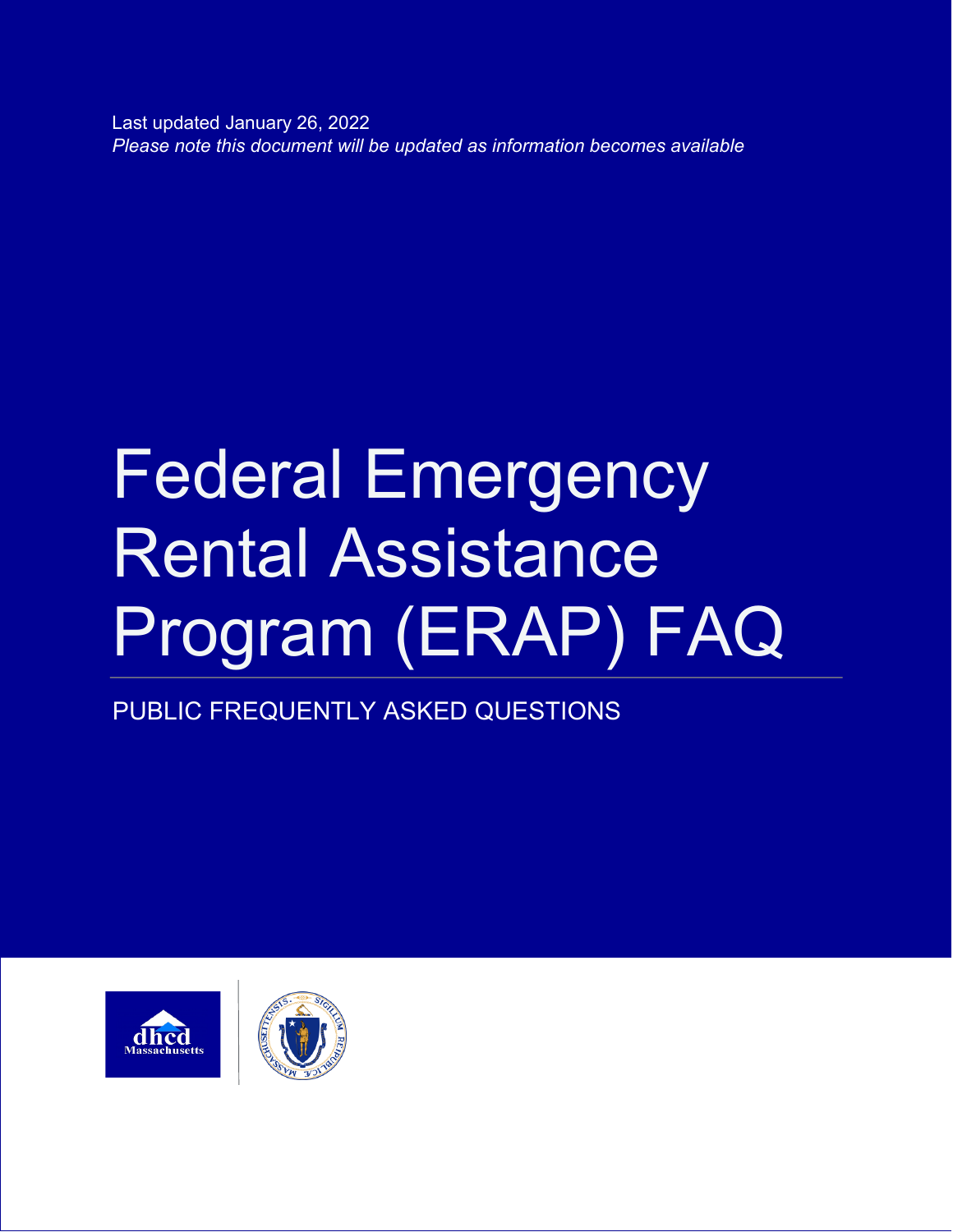## **Contents**

| <b>Federal Emergency Rental Assistance Program (ERAP)</b> |  |
|-----------------------------------------------------------|--|
|                                                           |  |
|                                                           |  |
|                                                           |  |
|                                                           |  |
|                                                           |  |
|                                                           |  |
|                                                           |  |
|                                                           |  |
|                                                           |  |
| Homeowner Assistance Fund (Mass HAF)  21                  |  |
|                                                           |  |

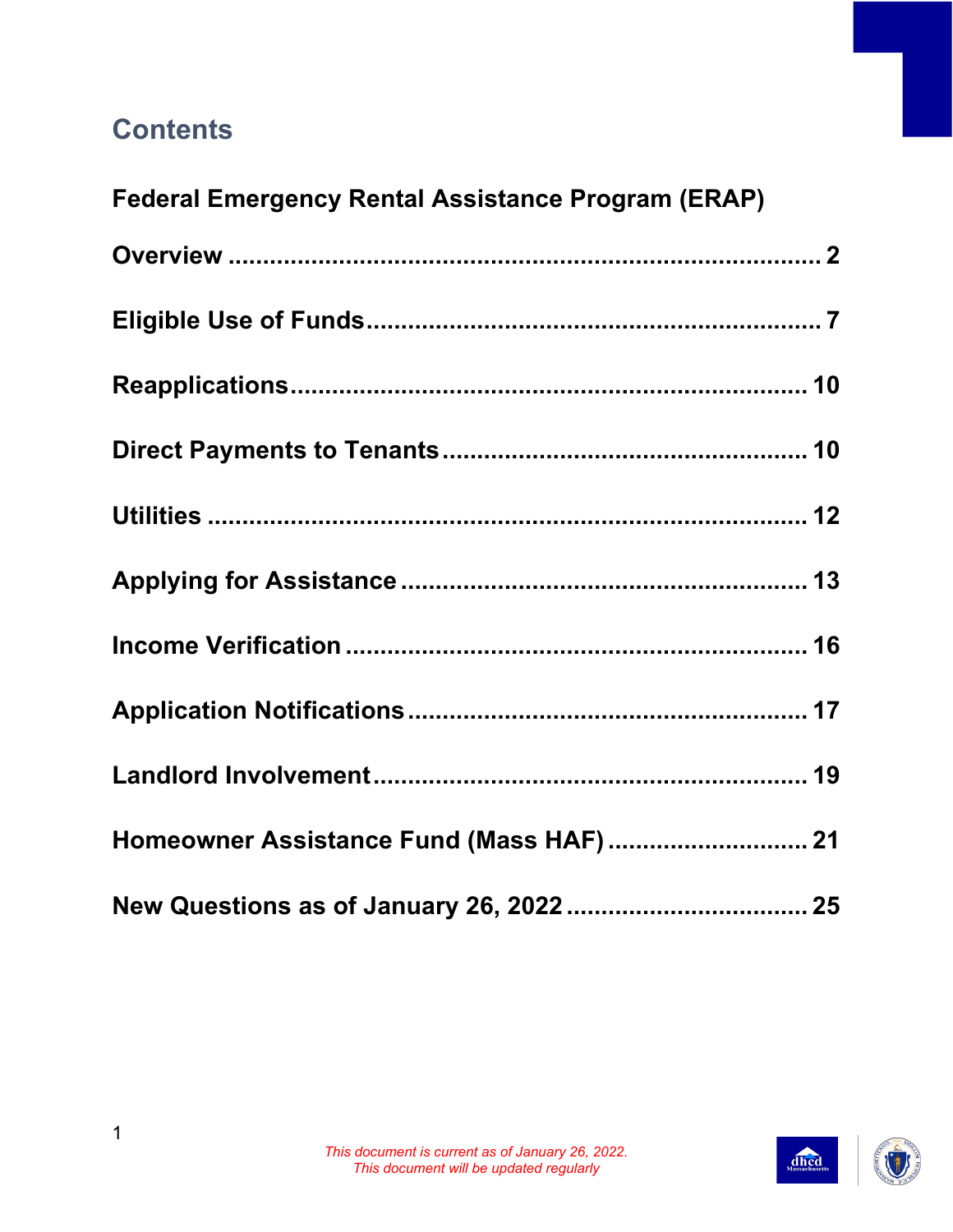## Federal Emergency Rental Assistance Program (ERAP) FAQs

## <span id="page-2-0"></span>**Federal Emergency Rental Assistance Program (ERAP)**

### **Overview**

#### **1. What is the new Federal Rental Assistance Program?**

In December 2020, Congress passed the Emergency Coronavirus Relief Act, including \$25 billion for emergency rental assistance. Massachusetts received \$457M to provide broad rental and utility assistance for a limited time in response to the COVID-19 emergency. This resource is "use it or lose it." At least 65% of these funds must be expended by the end of September; if not, any remaining funds may be recaptured and reallocated to other states. Effective Friday, June 4, the Emergency Rental Assistance Program (ERAP) benefit limit was increased to 18 months of assistance with either arrears or prospective rent, for costs accrued after March 13, 2020. This change was made in accordance with guidance from the United States Treasury on new funding for the program ("ERA2, or ERAP 2") established by section 3201 of the American Rescue Plan Act of 2021. The federal program offers potentially higher benefits and opportunity for greater regional equity by providing equivalent duration of assistance (18 months), regardless of local rents. Federal funds must be distributed in accordance with federal policy requirements. Some of these requirements are different from the RAFT Guidelines, such as requiring a COVID-19 related impact, serving households with income up to 80% of the Area Median Income, and only providing assistance for rental housing.

#### **2. When did these new funds go into effect?** DHCD implemented the new Federal Program benefit on March 22, 2021.

#### **3. Does this funding replace RAFT?**

No, the federal program benefit does not replace RAFT. The federal program supplements existing programs (i.e., RAFT, HAF and local programs). Once all federal funds are exhausted or expired, RAFT will remain and once again assume its position as the state's main tool for emergency rental assistance, subject to state requirements under the RAFT line-item language.

## **4. How will the new funds be prioritized over other programs (i.e., RAFT?)**

Between the two similar DHCD programs (ERAP and RAFT) ERAP funds should be prioritized for new applications, as well as any applications that are pending at the time of the new Administrative Plan issuance. ERAP funds should be prioritized first over other programs. Most renters with rent arrears from after 3/13/2020 will be eligible for ERAP. Applicants may still be eligible for other programs if they are not eligible for ERAP.



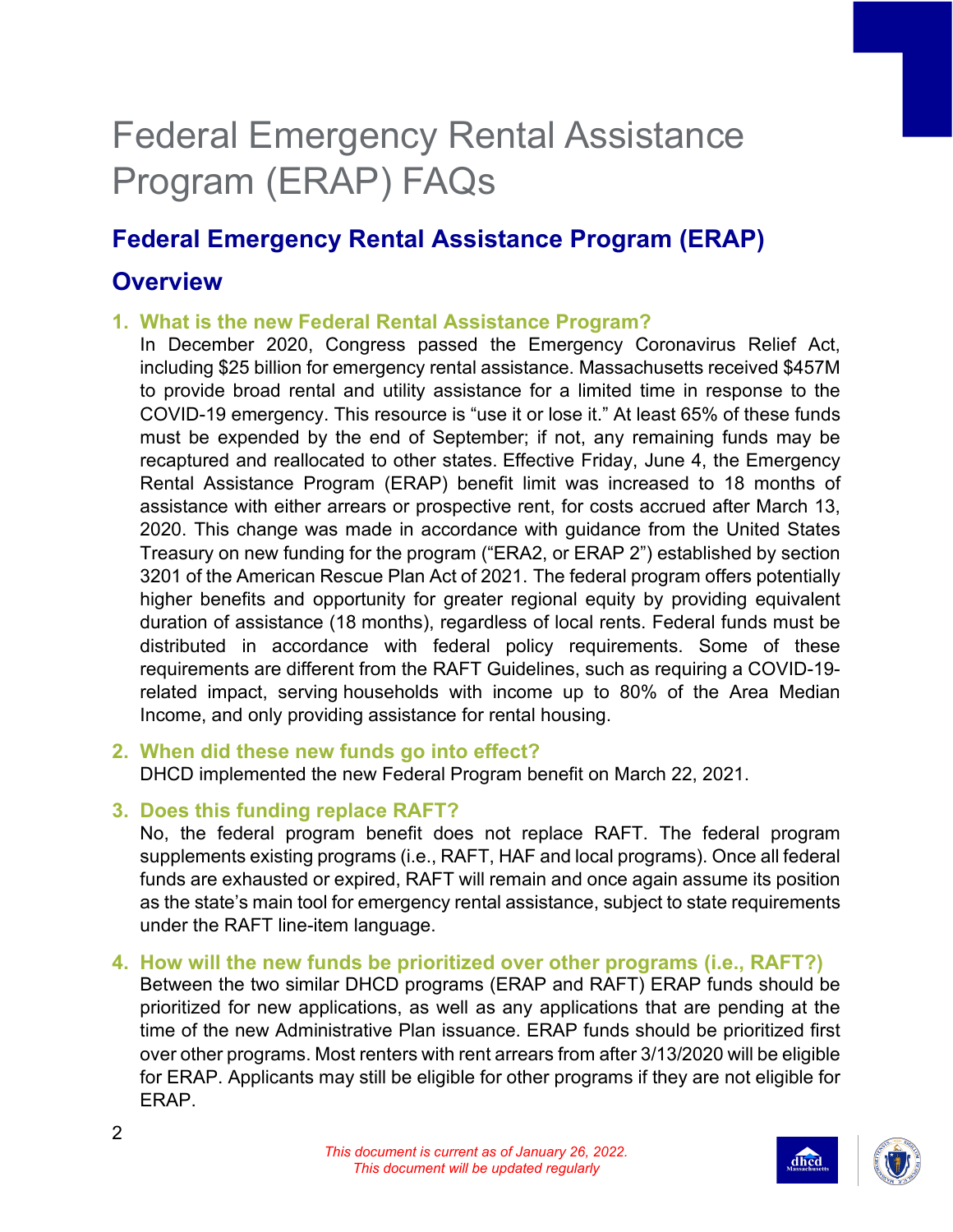#### **5. Why is DHCD making policy changes to ERAP and RAFT as of January 1, 2022?**

DHCD is making policy changes to ERAP and RAFT, effective January 1, 2022, in an effort to extend the use of remaining emergency housing assistance funds with the goal of serving as many unique households as possible.

**6. When do new policy changes for ERAP and RAFT take effect?** Except where otherwise stated, all policy changes to ERAP and RAFT take effect on January 1, 2022.

#### **7. Can you provide a high-level summary of the major policy changes to ERAP/RAFT that begin on 1/1/2022?**

Effective January 1, 2022:

- RAFT can no longer be used for homeowners
- Arrears are required to use "Pre-Court Rental Assistance" crisis (renamed "Pre-Court Rental Arrears" crisis as of January 1, 2022)
- ERAP participants will no longer have the option to recertify for additional stipends, although they will still be offered three rental stipends upon approval (for those without income-based rental subsidies) and may still reapply for future arrears or other assistance if they experience a housing crisis after their ERAP benefit ends
- Applicants will not be able to obtain RAFT as a supplement after ERAP until at least FY23.
- The RAFT maximum benefit limit has been reduced from \$10,000 in a rolling 12-month period to \$7,000 in a rolling 12-month period

Detailed information on each of these changes is found elsewhere in this document.

#### **8. How can a homeowner get assistance?**

As of December 1, 2021, homeowners can apply for assistance through the Homeowners Assistance Fund. Learn more at [https://massmortgagehelp.org/.](https://massmortgagehelp.org/)

#### **9. Who is eligible for ERAP?**

Eligible renters can qualify for the federal funds if all three of the following criteria apply:

- 1. The applicant has experienced a financial hardship during or due to COVID-19.
- 2. The applicant demonstrates that they are at risk of experiencing homelessness or housing instability.
- 3. The applicant has an income below 80% of the Area Median Income (AMI)

#### **10. How do applicants verify COVID-19 impact?**

The Central Application requires applicants to certify a COVID-19 related financial impact to proceed with the application.



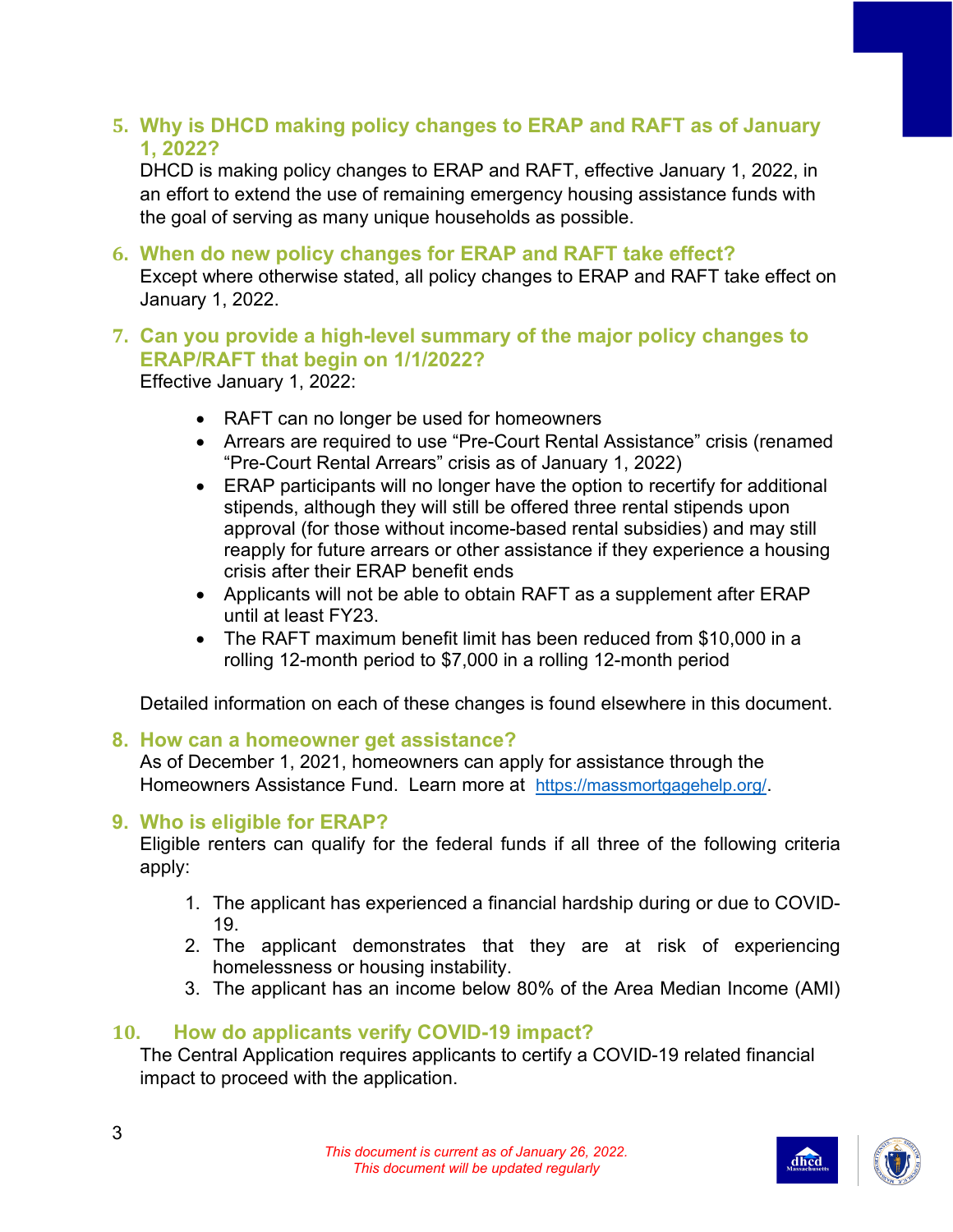Households must certify that they have experienced a financial hardship that occurred during the pandemic, or that related directly or indirectly to COVID-19. Completion of the Central App will satisfy this requirement, since the application requires households to check off one or more responses related to how they were affected by a financial hardship after March of 2020.

Below are the options that applicants may choose in the Central App:

- Lost a job
- Collected unemployment benefits
- Had less income than usual (lower pay, fewer hours, or fewer clients if selfemployed)
- Had to miss work, or stop working, or work fewer hours due to a health or medical need
- Had to miss work, or stop working, to take care of someone with health or medical needs
- Had to miss work, or stop working, or work fewer hours because a child's school or daycare was closed, or because a child had online school
- Had a roommate or household member move out, stop paying rent, or die, leaving the household with higher housing costs
- Had higher bills than usual (for example, medical bills, transportation costs, childcare costs, funeral costs, rent, utilities, etc.)
- Had income that was too low to pay for basic household expenses (for example, food, clothing, rent, utilities, cleaning supplies, etc.)
- Other financial problem (applicant to explain)

#### **11. What are the eligible housing crisis options for ERAP?**

DHCD will continue to use the existing RAFT Housing Crisis list as the list of eligible circumstances under which a household may access emergency housing assistance. These include:

- **Pre-court rental arrears**
- **Eviction**
- **Doubled up and must leave/Overcrowding**
- **Health and safety**
- Domestic violence
- Fire/Flood/Natural disaster
- **Utility shutoff/Utility arrears**
- Other crisis that will result in imminent housing loss or instability

Please note that as of December 31, 2021, being behind on mortgage payments was removed as a housing crisis option. Homeowners will now be referred to HAF instead



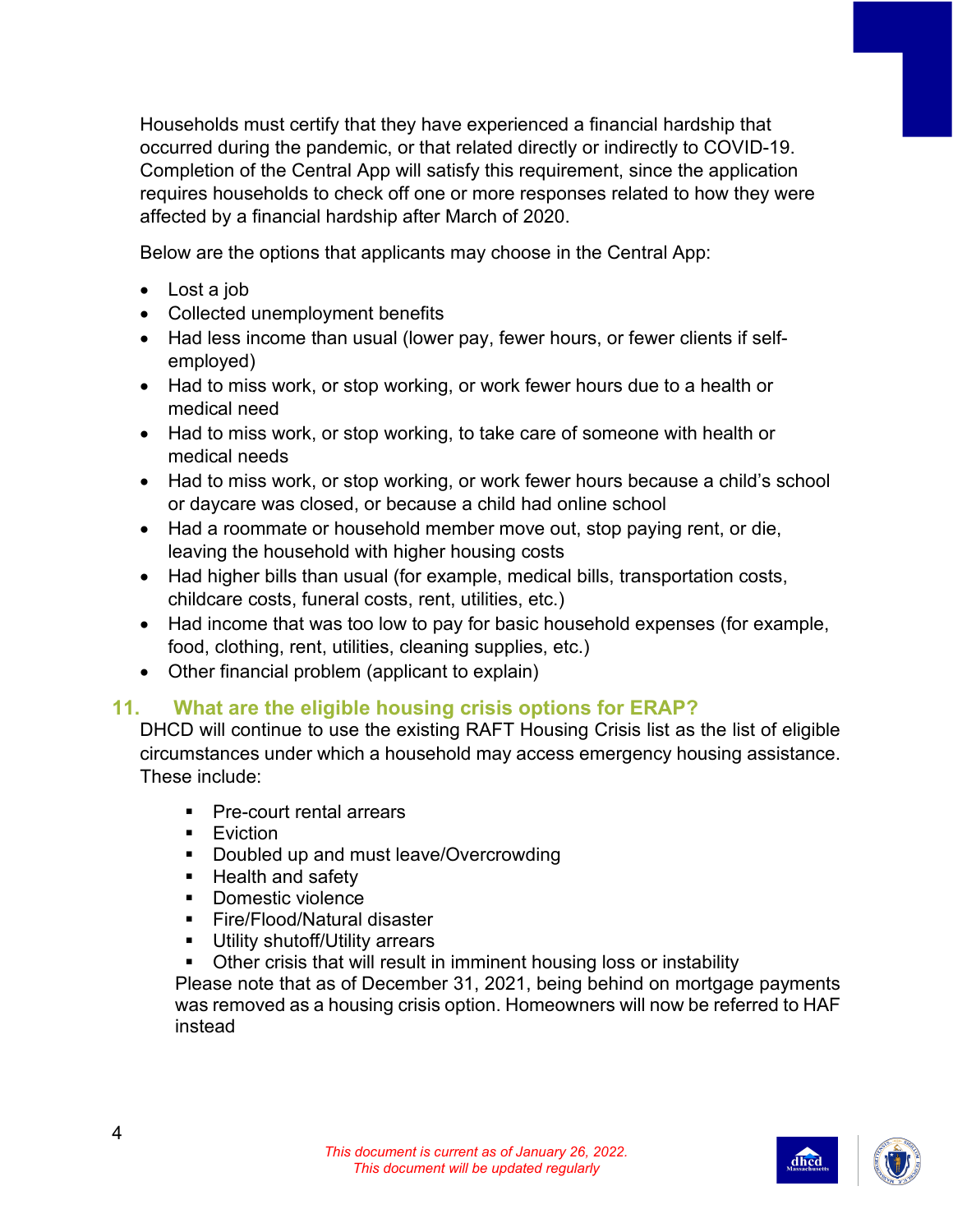#### **12. Why has "Pre-Court Rental Assistance" Crisis been renamed "Pre-Court Rental Arrears" Crisis under the new policy, effective January 1, 2022?**

Effective January 1, 2022, the "Pre-Court Rental Assistance" crisis has been renamed to "Pre-Court Rental Arrears" to reflect a new policy requiring at least one month of arrears for households not yet in court, and not experiencing another housing crisis.

#### **13. As of January 1, 2022, does the need for rental arrears apply to "movers"?**

No, the January 1, 2022 policy change requiring arrears does not apply to "movers." Households needing to move to a new location due to an eligible housing crisis (doubled-up, overcrowded, fire/flood/natural disaster, etc.) may receive assistance with moving costs, including up to three months of rental stipends, whether or not they have current arrears.

#### **14. Effective January 1, 2022, are households with other eligible housing crisis still eligible for stipends as part of their overall award?**

Yes, effective January 1, 2022, households with any other eligible housing crisis (listed above) may still be found eligible for stipends as part of their overall award (without needing to show rent arrears in addition to their housing crisis). However, the housing crisis "Pre-Court Rental Arrears" can only be used by households who owe at least one partial or full month of rent at the time of eligibility determination.

#### **15. Who is eligible for rental assistance funds?**

ERAP is only for renter households. Homeowners are not eligible for ERAP. However, homeowners may be eligible for the new Homeowner Assistance Fund (HAF) program if they are at or below 150% AMI and for RAFT if they are below 50% AMI. RAFT is being prioritized for renters who do not qualify for ERAP, which is rare. For information about HAF, see [Homeowner Assistance Fund \(HAF\) \(mass.gov\).](https://www.mass.gov/info-details/homeowner-assistance-fund-haf)

#### **16. Effective January 1, 2022, will RAFT continue to serve homeowners?**

Effective January 1, 2022, the RAFT program will no longer serve homeowners. For the remainder of the fiscal year or until otherwise stated by DHCD, RAFT will, like ERAP, only be available to renters or homeless households moving into rental housing.

#### **17. Effective January 1, 2022, can households receive RAFT after ERAP as a supplement to ERAP?**

Starting on January 1, 2022, households who are eligible for ERAP will no longer be able to use RAFT to supplement the ERAP award and may not use RAFT after ERAP, at least until the start of FY23. DHCD will issue more specific guidance in FY23. This new rule will apply even if the applicant applied before January 1, 2022 but is being approved for funds on or after January 1, 2022.

This will apply in two kinds of scenarios:



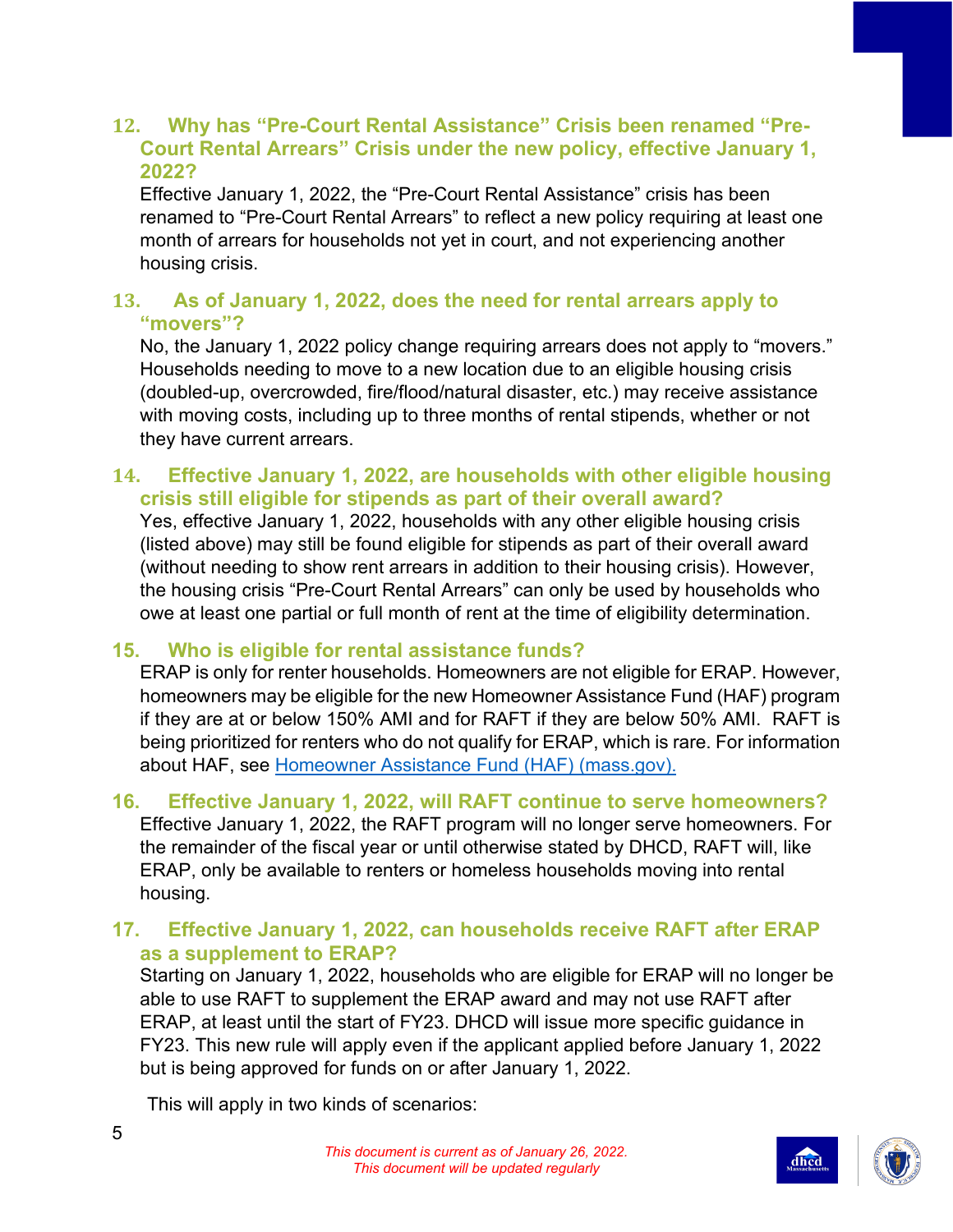- 1. Households who have already received the maximum ERAP benefit (18 months of rental assistance or \$2,500 of utility assistance) and who reapply for additional assistance. These households will not be eligible for funds through the RAFT program until at least the start of FY23.
- 2. Households who are eligible for ERAP, but who are seeking assistance beyond what ERAP can cover (such as: rent from before March 13, 2020, or utility assistance in excess of \$2,500). These households may be awarded ERAP only, instead of a combination of ERAP and RAFT, and may apply other sources (other program funds or household income) to cover the expenses that are not allowable by ERAP.

#### **18. Effective January 1, 2022, are there restrictions on prior RAFT recipients accessing ERAP?**

Effective January 1, 2022, there are no restrictions on prior RAFT recipients accessing ERAP. For example, a household who received RAFT in July 2021 and who reapplies for emergency rental assistance in January 2022 may be found eligible for ERAP. Having received RAFT will not prevent them from receiving ERAP if they are otherwise eligible.

This change is effective for any payment not yet approved by the RAA or RAP Center by January 1, 2022, regardless of the date of application.

#### **19. Do tenants who have already received RAFT qualify for ERAP?**

Households who have already received RAFT may receive ERAP in addition, as long as the two programs do not cover the same expenses for the same month.

#### **20. Can tenants use both ERAP and RAFT funds at the same time?**

Households currently receiving ongoing benefits from RAFT may receive ERAP after their existing benefit ends but may not be enrolled in multiple programs at the same time.

#### **21. Can applicants receive prospective rent ("stipends")?**

Yes, applicants can receive prospective rent "stipends" covering their full contract rent in three-month increments.

#### **22. Who is prioritized for ERAP?**

The Treasury grants priority to two groups of applicants: 1) those where one or more members of the household has been unemployed for 90 days or longer at the time of application, and 2) those with income at or below 50% AMI. In order to implement these priorities, a minimum of 50% of federal funds disbursed will be reserved for households in one of these two categories. DHCD will monitor spending on behalf of these populations.

#### **23. Do applicants have to demonstrate immigration status?**



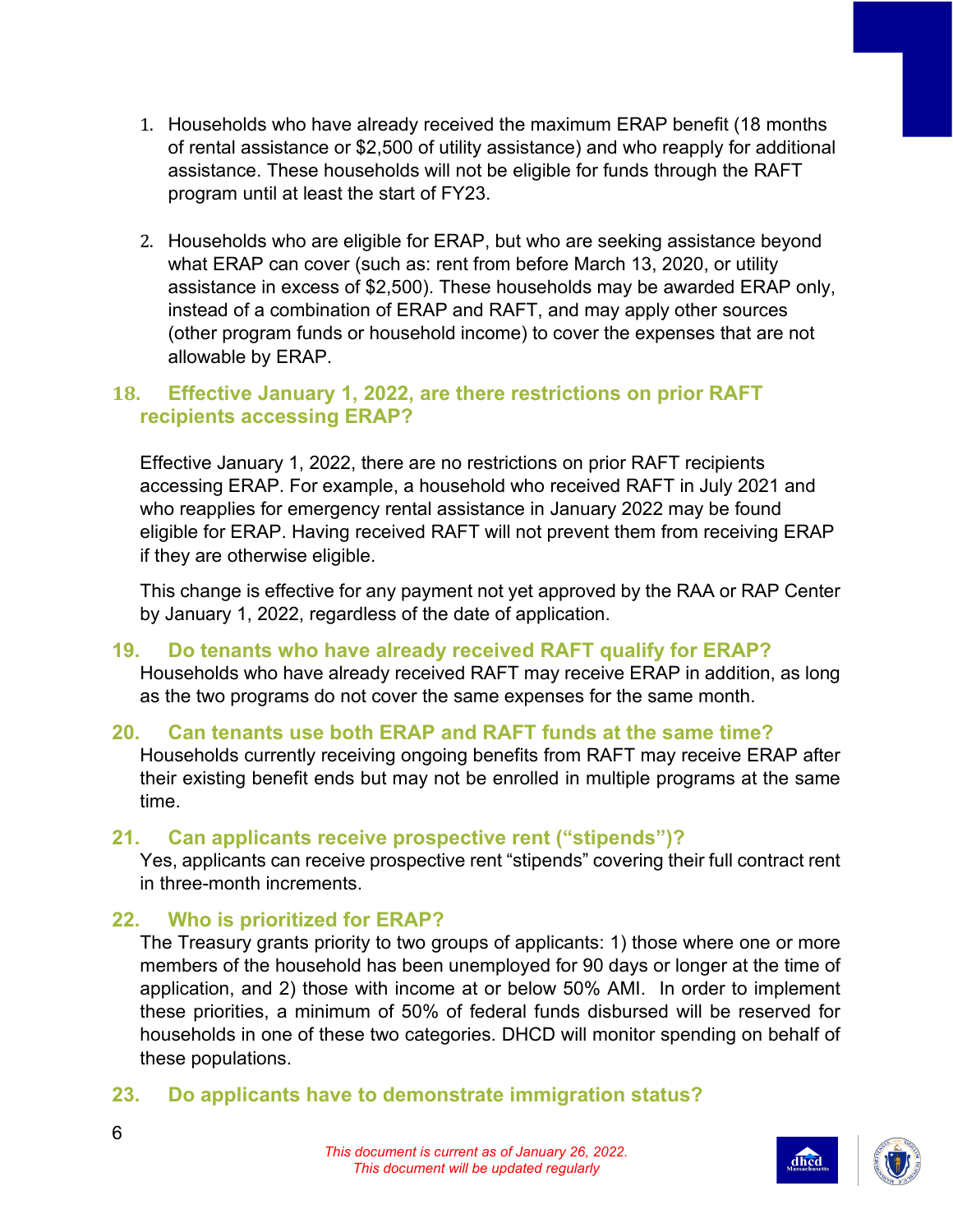No, applicants do not have to demonstrate immigration status to receive ERAP. However, if they do have a social security number, they are asked to provide it. This is the same as for RAFT.

#### **24. Will information about undocumented applicants be shared with federal agencies?**

No, information about undocumented applicants will not be shared with federal agencies.

#### **25. Why are eligibility requirements different for federal rental assistance funds than RAFT?**

The federal government developed eligibility requirements for the new federal funds. DHCD has made every effort to align the federal program with existing state rental assistance programs; however, the programs are different. DHCD and RAAs are required to distribute federal funds in accordance with federal policy requirements.

#### **26. Effective January 1, 2022, does an applicant need to owe arrears before being eligible for ERAP or RAFT?**

Effective January 1, 2022, if a household is applying under the "Pre-Court Rental Assistance" Crisis (renamed "Pre-Court Rental Arears") category, then they will no longer be found eligible for prospective rental assistance (stipends) without first owing at least one month of rent arrears. RAFT currently requires tenants with a subsidy to "demonstrate good cause for nonpayment."

#### **27. Is this same requirement in place for ERAP?** No, that requirement is not in place for ERAP

**28. If a resident has applied for RAFT and was previously denied based on income but now qualifies based on the 80% Area Median Income (AMI) income limits for ERAP, would they need to follow up on their previous denied application?**

An applicant who was previously denied for RAFT but is now eligible for ERAP based on the 80% AMI income limit would need to reapply.

#### **29. RAFT currently requires tenants with a subsidy to "demonstrate good cause for nonpayment." Is this same requirement in place for ERAP?** No, that requirement is not in place for ERAP. However, if a tenant with an incomebased rental subsidy such as Section 8 or public housing -has a pending rent adjustment based on an income change, and if that rent adjustment would apply retroactively, then RAAs should first assist the household with requesting the rent adjustment rather than paying an arrears amount that may be subject to change.

## <span id="page-7-0"></span>**Eligible Use of Funds**

#### **30. What can federal rental assistance funds be used for?**



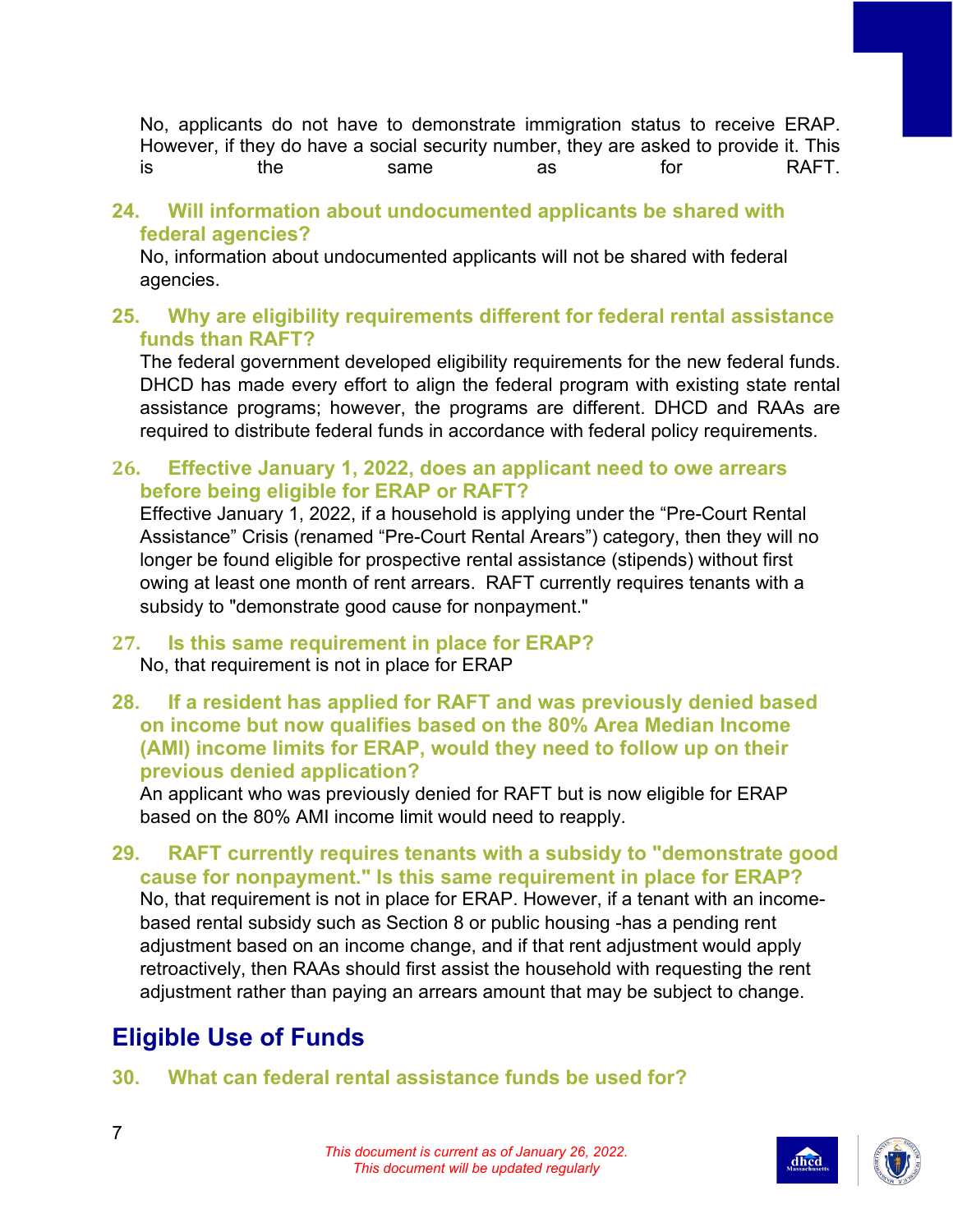Federal ERAP dollars can be used for rental arrears, rental utilities, and moving costs accrued on March 13th, 2020 or later, as well as future rent stipends in three month increments through December 31, 2021.

#### **31. Can ERAP be used for stipend (future rent) payments?**

Prospective rent payments, also known as stipends, may be paid for rent due after the time of the application in three month increments while funds remain available. If an applicant has rental arrears, at least a portion of the arrears must be paid in order for the applicant to receive an ERAP stipend. Stipends can only be given for 3 months at a time and then an applicant will need to reapply, subject to availability of funds.

#### **32. What is the benefit cap?**

There is no dollar cap on ERAP funds**.** The benefit cap for ERAP is a maximum of eighteen months' worth of assistance, with an additional three months of assistance available for those with continued risk of housing instability. No household may receive more than the equivalent of its monthly contract rent amount for any given month.

#### **33. Can ERAP be used for moving related expenses?**

Yes. ERAP may cover moving-related expenses, such as: first and last month's rent, security deposits, moving trucks, and furniture. Furniture payments should not exceed \$1,000 per household.

#### **34. If an applicant is using ERAP fund towards moving expenses, can the applicant still receive three months of stipends (future rent)?**

Yes, applicants without income-based rental subsidies who are moving into housing that does not have project-based rental subsidies are eligible for stipends even if ERAP funds are being used for moving expenses.

#### **35. How many months of assistance can a household receive at a time?** Households receiving prospective rent payments may receive three (3) months of assistance at a time. If the household requires additional assistance at the end of those three months, they may e submit a new ERAP applicationif eligible, subject to available funding.

#### **36. What is the new benefit limit for RAFT, effective January 1, 2022?**

Effective January 1, 2022, the maximum benefit limit is \$7,000 per household in a rolling 12-month period. The new \$7,000 benefit limit replaces the prior \$10,000 benefit limit.

Households who were approved for an award between \$7,000 and \$10,000 prior to this effective date may still receive the full benefit amount that they were awarded, even if some of those payments are issued after January 1, 2022. However, new approvals effective January 1, 2022 and later are subject to the new, \$7,000 benefit limit.

#### **37. Can ERAP cover other expenses detailed in the lease e.g. pet fee or parking access fees?**





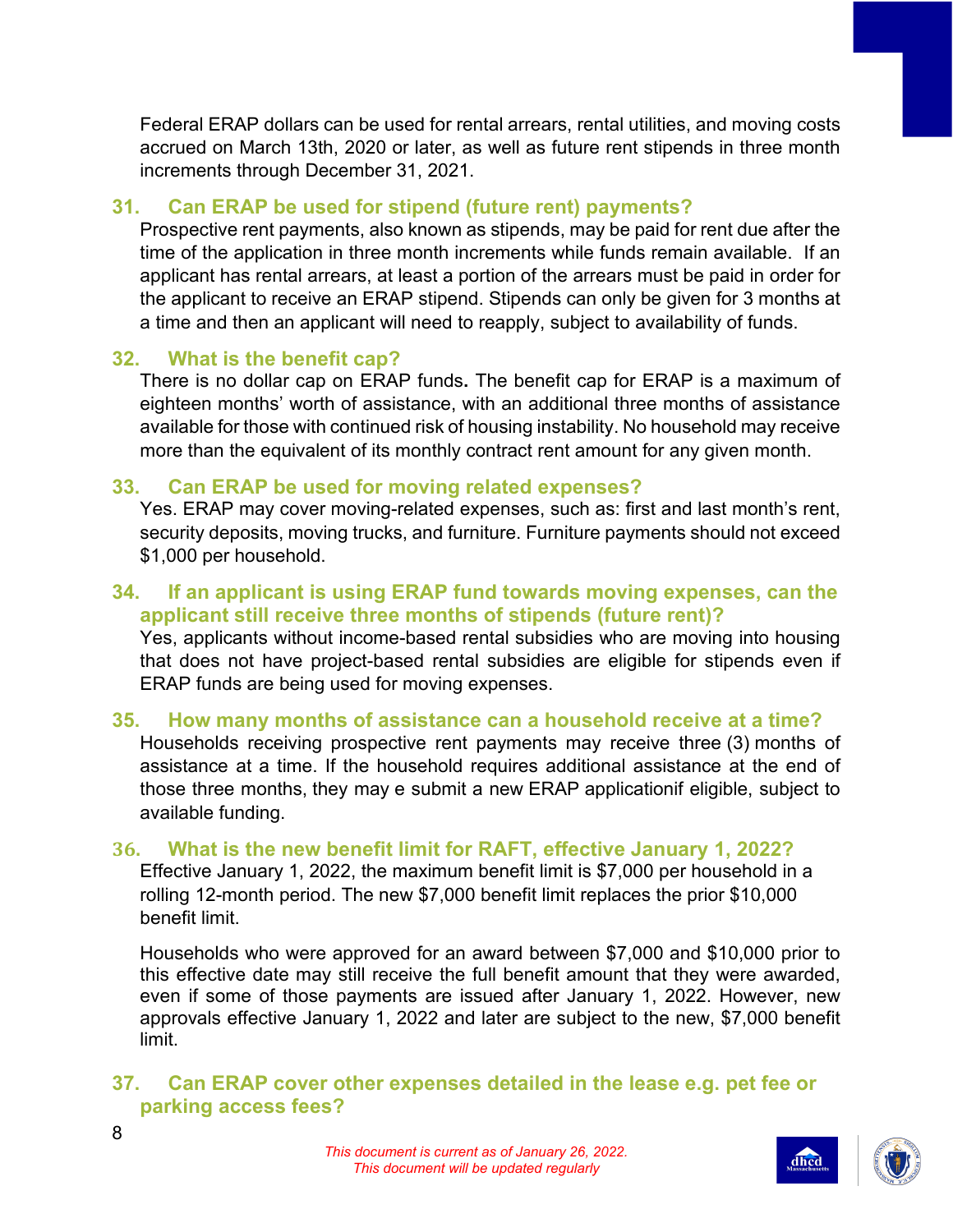ERAP can cover miscellaneous fees such as parking spaces, garage fees, carport fees, water fees, and other month-to-month fees if these expenses are outlined in their lease but separated as an itemized amount. ERAP cannot cover other fees not listed in the lease, such as realtor or brokerage fees.

#### **38. Does ERAP cover internet costs?**

At this time, internet cannot be covered with ERAP, but there are other programs which may pay for this cost. If a tenant needs help paying for monthly internet costs and/or securing an internet accessible device, resources are available through the [FCC's Emergency Broadband Benefit.](https://www.fcc.gov/broadbandbenefit)

#### **39. Can ERAP pay court costs/filing fees in a summary process case when payment of these costs is required to cure or reach an agreement with the landlord?**

Yes, ERAP can cover court costs or filing fees, so long as the owner is legally allowed to pass on the fees to the tenant.

#### **40. Can ERAP funds be used to cover rent arrears (back rent) for March 2020?**

ERAP may not cover rent arrears if the rent was due before March 13, 2020. Most rent is due on the first of the month, which means in most cases, ERAP will not cover March 2020 rent. If an applicant's rent was due on or after March 13, 2020 (such as if the lease has a 15th of the month rent due date), ERAP may cover the rent arrears for that month. DHCD anticipates this will be very rare.

For rent arrears prior to March 13, 2020, RAAs should determine if the landlord will forgive the arrears prior to March 13, 2020 or if the tenant can begin a repayment plan for those arrears. If a landlord will not forgive rent arrears or will not allow the tenant to participate in a repayment plan, then RAAs should refer the case to community mediation. However, if the landlord is willing to accept ERAP for the funds due after March 13, 2020, then owing rent prior to March 13, 2020 should not prevent a household from being approved for ERAP.

#### **41. If an applicant is moving out of state, can the applicant receive stipends (future rent) through ERAP?**

No, similar to RAFT, ERAP can assist with moving expenses for out of state moves but may not cover prospective rent/stipends for out of state moves. ERAP may cover first, last, and security costs for those without income-based rental subsidies but may not cover first or last month's rent for those with income-based rental subsidies. Additionally, ERAP can pay startup costs related to an out-of-state move, but cannot pay ongoing rent stipends out of state.

#### **42. For relocation/moving costs, is it necessary to have a new lease before applying?**



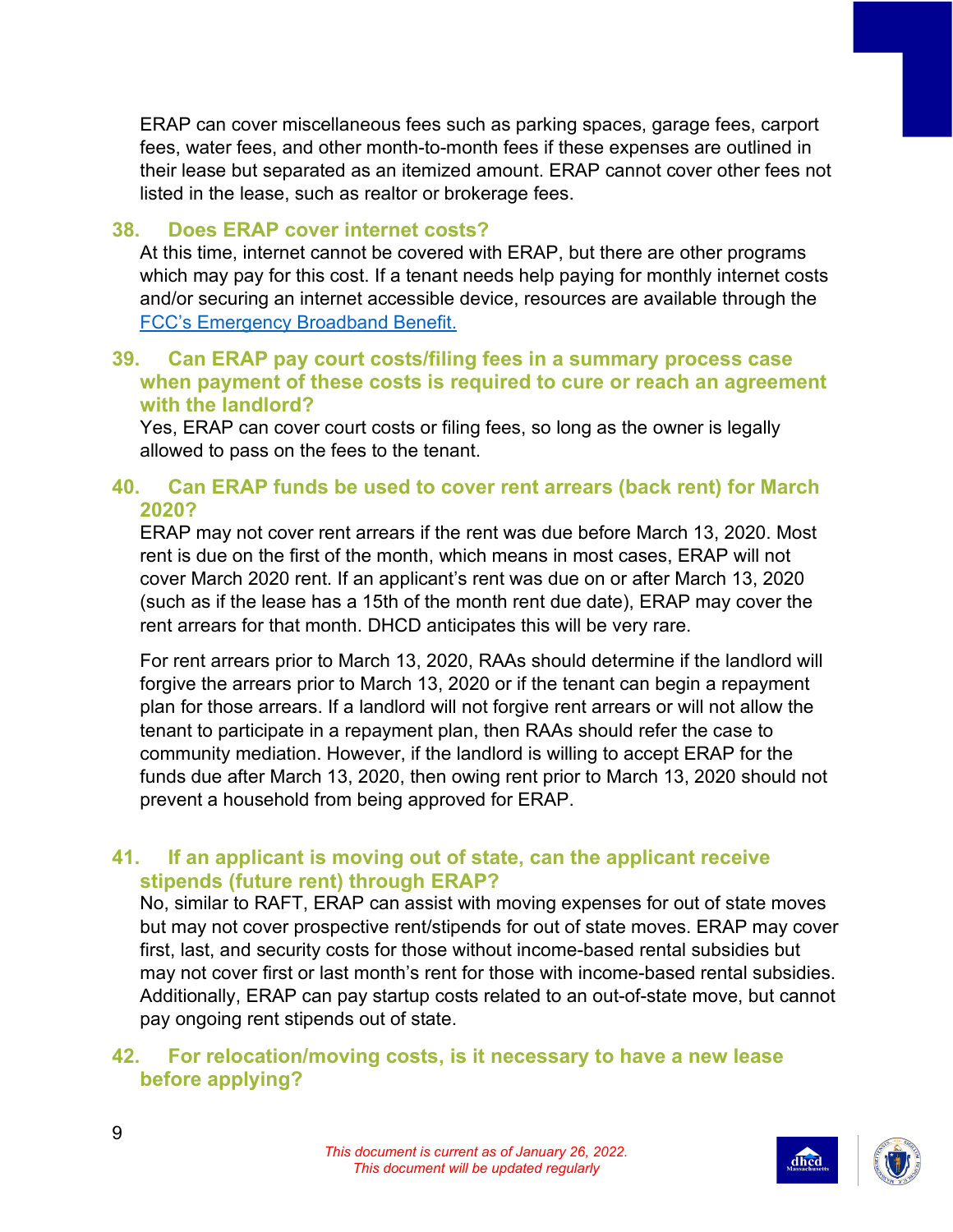Leases are not required for ERAP; instead, RAAs can accept any proof of housing, such as a lease, tenancy at will agreement, or statement from the property owner. However, RAAs cannot make a payment toward relocation/moving costs until a new unit has been identified.

#### **43. Can a tenant with an income-based rental subsidy get assistance both for arrears and utility assistance?**

Yes, a tenant with an income-based rental subsidy can get assistance both for arrears and utility assistance. An applicant should only complete one application in this scenario, and the RAA can assist them with both types of funding if they are found eligible. However, if in applicant is participating in the Subsidized Housing Emergency Rental Assistance Program (SHERA), they may apply for utility assistance at the RAA and also receive arrears assistance through SHERA.

## <span id="page-10-0"></span>**Reapplications**

#### **44. With the new policy changes, effective January 1, 2022, will households still be able to recertify using the shorter "recert" application hosted by DHCD via Formstack?**

No. Effective January 1, 2022, ERAP recertifications are ending. Households will no longer have the option of recertifying the need for assistance through the shorter "recert" application hosted by DHCD via Formstack.

However, households who are in need of additional assistance after their ERAP benefit ends will be eligible to submit a new, second application if they have an eligible housing crisis after their ERAP benefit ends.

Households who apply for additional assistance immediately after their ERAP benefit ends will not be eligible to receive stipends unless they have accrued new arrears after the end of the ERAP benefit (in accordance with the new policy, also effective 1/1/22, changing the "pre-court rental assistance" housing crisis to "pre-court rental arrears"), or unless they present with a different, eligible housing crisis.

## <span id="page-10-1"></span>**Direct Payments to Tenants**

#### **45. Under what circumstances will tenants receive direct payments?**

RAAs must attempt to pay the landlord first in all cases and with statement that not accepting may result in a tenant payment. Tenant payment is to be issued when the landlord is non-responsive after 7 days to a letter sent via certified US postal mail with return receipt requested; non-responsive to three (3) phone, email, or text messaging attempts over 5 days; OR when landlord confirms in writing that they choose not to participate. (See question, "What will happen if the landlord isn't responsive to outreach and the tenant cannot get a leger from them?" below).

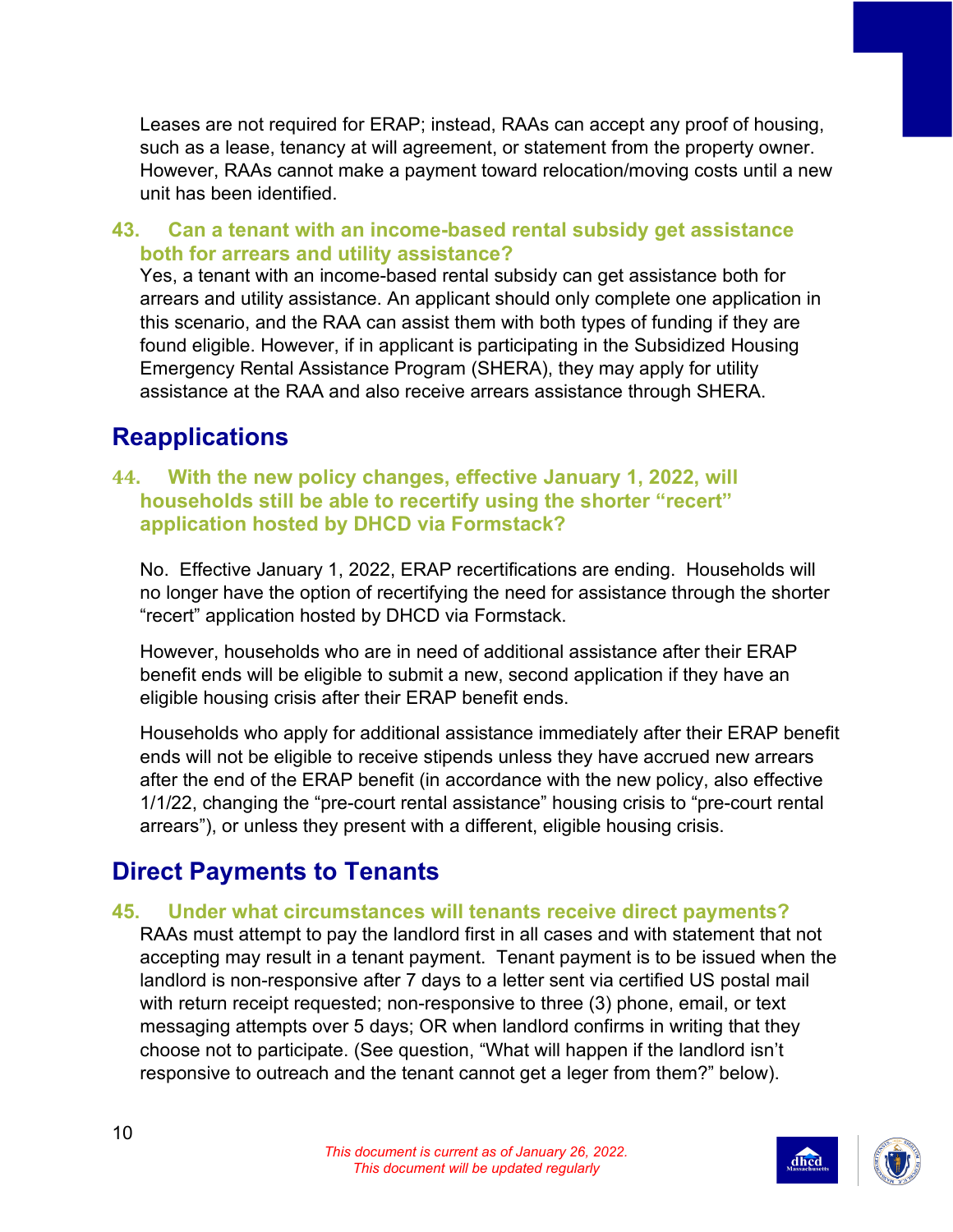#### **46. What if the landlord does not want to continue the applicant's tenancy and will pursue eviction regardless?**

There is no change to this. If the landlord will accept the funds, proceed with processing and payment. If the landlord is refusing funds, RAAs can proceed with direct payment to tenant, but the tenant is required to pay the landlord. (See question "What will happen if the landlord isn't responsive to outreach and the tenant cannot get a leger from them?" below).

#### **47. What if the landlord does not want to continue the applicant's tenancy and will pursue eviction regardless?**

There is no change to this. If the landlord will accept the funds, proceed with processing and payment. If the landlord is refusing funds, RAAs can proceed with direct payment to tenant, but the tenant is required to pay the landlord. Tenants should also be aware that a landlord's refusal of emergency rental assistance may, under some circumstances, violate Chapter 151B of the Mass. General Laws, which prohibits discrimination against a tenant receiving housing subsidies. (See question, "If the property owner doesn't provide necessary documentation or refuses to participate and the tenant doesn't have a copy of the lease, can the application still be submitted? Does the landlord still need to submit the W-9and other forms?" below).

#### **48. After RAAs pay tenants, will they be required to obtain proof that the tenant actually paid the arrears?**

No, unless the landlord contacts the RAA and says they haven't been paid. If the landlord contacts the RAA because payment was not made/received, RAAs will then request receipts of payment from the tenant. If the tenant is unable to provide such a receipt, the RAA should try to get money back and notify the tenant that using ERAP funds for non-approved expenses will result in disqualification from the program.

#### **49. Does an ERAP payment to a tenant count as taxable income (e.g. does a tenant receive a 1099)?**

ERAP payments to tenants are not considered taxable income. A 1099 will not be created for applicants; landlords are supposed to report the ERAP benefit on their taxes.

**50. Some tenants have no bank account or are overdrawn. How will they process the check and pay it out in this case?**

RAAs should encourage unbanked or underbanked tenants to set up a low-cost checking account through the Massachusetts Community and Banking Council's Basic Banking program.

#### **51. What will happen if the landlord isn't responsive to outreach and the tenant cannot get a ledger from them?**

If the landlord has not responded or has not submitted all of the requested documentation after 5 days (email/phone/text attempts) or 7 days (mail attempt), and



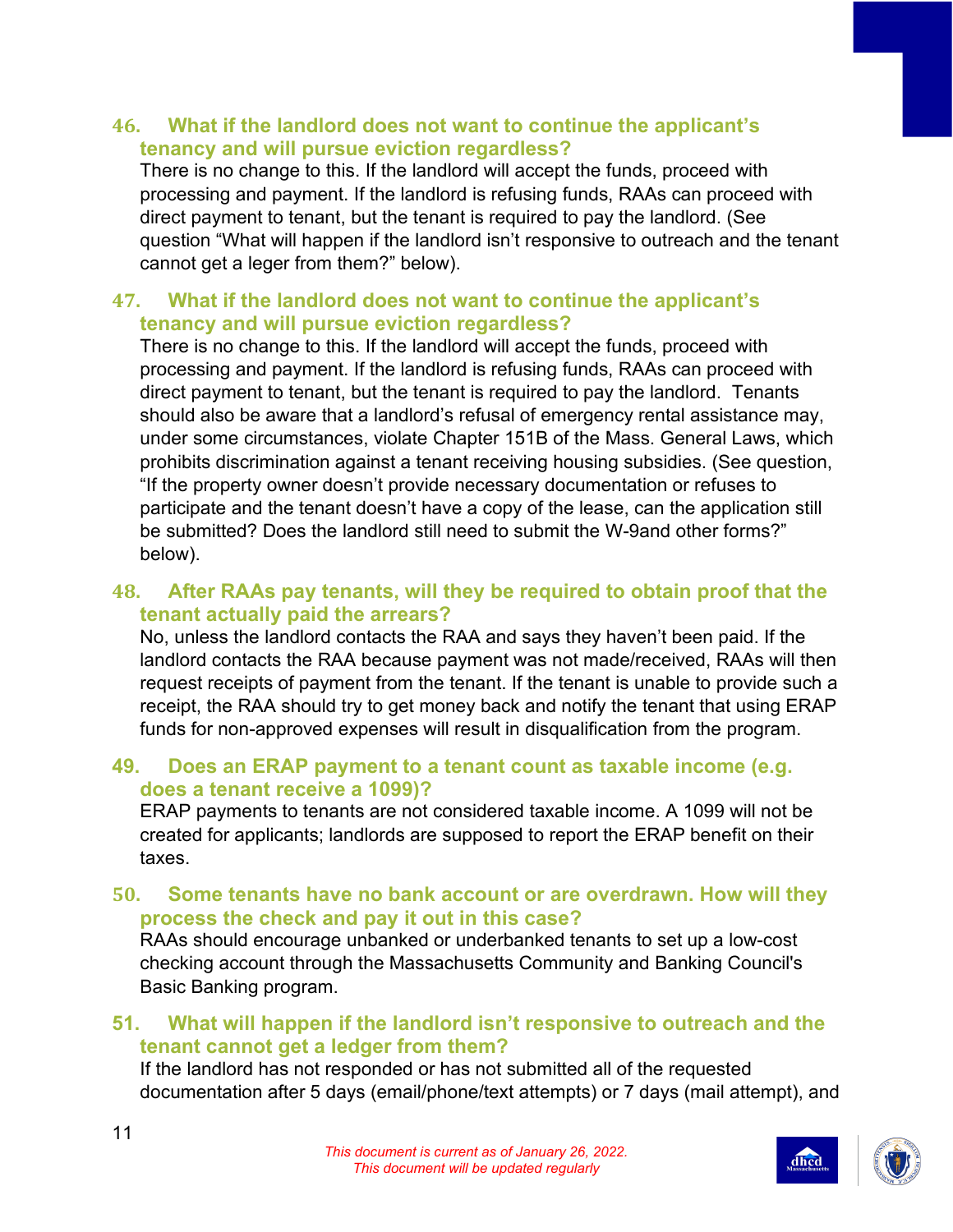the tenant is otherwise eligible, then the RAA should start the process to pay the tenant directly. If the notice from the landlord/management agent does not break out arrearage by months, the tenant may self-certify the arrearage period.

## <span id="page-12-0"></span>**Utilities**

**52. What is the maximum benefit limit for utilities assistance?**

For assistance with utilities arrears, up to \$2,500 can be awarded to an eligible applicant. RAAs can award the \$2,500 benefit even if the benefit is more than 25% of the utility arrears balance. *Please note that the previous utility benefit limit prior to August 2, 2021 was \$1,500.*

**53. If someone is receiving utility benefits from another program such as LIHEAP, can they also receive utility assistance from ERAP?**

Yes, an applicant can receive utility assistance from ERAP and another program such as LIHEAP at the same time as long as the benefits from each program are not covering the same expenses for the same time period.

#### **54. Can ERAP funds be used for utility arrears even though the moratorium is still in effect?**

Yes, ERAP funds can be used for utility arrears even without a shutoff notice.

#### **55. If an applicant is moving, can the applicant receive utility arrears over \$2,500 if they need the arrears to turn on utilities in a new unit?**

No, applicants cannot use ERAP for more than \$2,500 of utility arrears. If an applicant needs more than \$2,500 for utilities, RAA staff should refer applicants to other programs or resources for additional assistance.

- **56. Can ERAP cover future utility payments?** No, ERAP only covers utility arrears.
- **57. Is utility assistance paid to the utility company or the applicant?** Utility assistance is only paid to the utility company.

#### **58. What is the best practice for referring applicants with income below 60% state median Income for utility arrears?**

It is recommended that RAAs provide appropriate contact information for the utility company and suggest eligible customers work with the utility company to qualify for a discounted rate or start an Arrearage Management Plan (AMP).

Additionally, RAAs can refer an applicant to their local Community Action Program (CAP) agency or LIHEAP Local Administering Agency (LAA) to help the applicant access other protections and assistance.



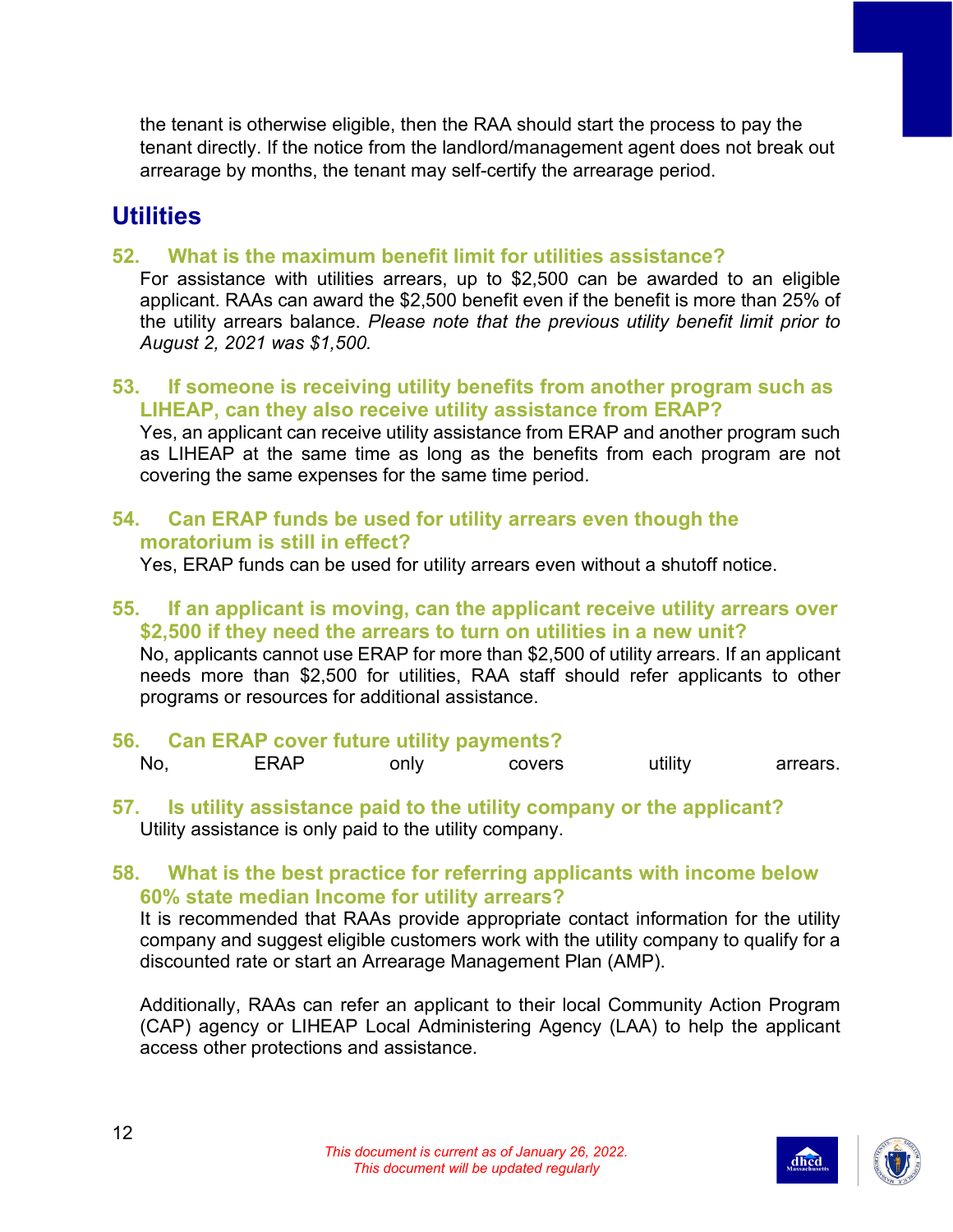Contact information for the LIHEAP agencies can be found here: [DHCD Resource](https://hedfuel.azurewebsites.net/)  [Locator \(hedfuel.azurewebsites.net\).](https://hedfuel.azurewebsites.net/) LIHEAP intake and application information is available here <https://www.toapply.org/MassLIHEAP> and more information about LIHEAP is available here: <https://www.mass.gov/doc/cold-relief-brochure/download>

- **59. Effective August 2, 2021, the ERAP utilities benefit increased from \$1,500 per household to \$2,500 per household. Does the increase in allowable utility assistance apply to applications that were received before August 2, 2021 or only after August 2, 2021?** All ERAP applications for utility assistance being processed August 2, 2021 or after are eligible for the increased benefit, regardless of the date of application submission.
- **60. If a person already received \$1,500 in utility assistance, but is reapplying again for utility arrears, can the new arrears be covered with the remaining \$1,000 due to the increased utility assistance with ERAP?** Yes, as of August 2, 2021 the utility benefit for ERAP increased from \$1,500 to \$2,500. RAAs can cover the additional \$1,000 with ERAP if an applicant still has utility arrears.
- **61. \*NEW QUESTION\* Can applicants apply only for utility arrears if that is their only housing crisis? For utility arrears, does an applicant need a shutoff notice from the utility provider to be eligible, or simply a bill demonstrating arrears?**

Yes, applicants seeking utilities assistance only can still apply. Utility shut off/utility arrears would be considered an eligible housing crisis, and an overdue utilities bill is sufficient to qualify for utilities assistance.

## <span id="page-13-0"></span>**Applying for Assistance**

#### **62. Where can an applicant apply for ERAP?**

A tenant can apply online for ERAP at [https://www.mass.gov/how-to/how-to-apply](https://www.mass.gov/how-to/how-to-apply-for-emergency-housing-payment-assistance)[for-emergency-housing-payment-assistance](https://www.mass.gov/how-to/how-to-apply-for-emergency-housing-payment-assistance)

#### **63. Why does the application inquire about the tenants' race, age, or any other related information?**

It is a requirement of Federal law under the Consolidated Appropriations Act of 2021, which funds ERAP. DHCD has to report aggregate information only, and not individual tenants' demographic information.

#### **64. Does an applicant need to complete two separate applications if they are moving and have arrears (back rent)?**

No, an applicant should only complete one application in this scenario. However, an applicant will need to submit two landlord packets if ERAP will be used to pay two different owners.



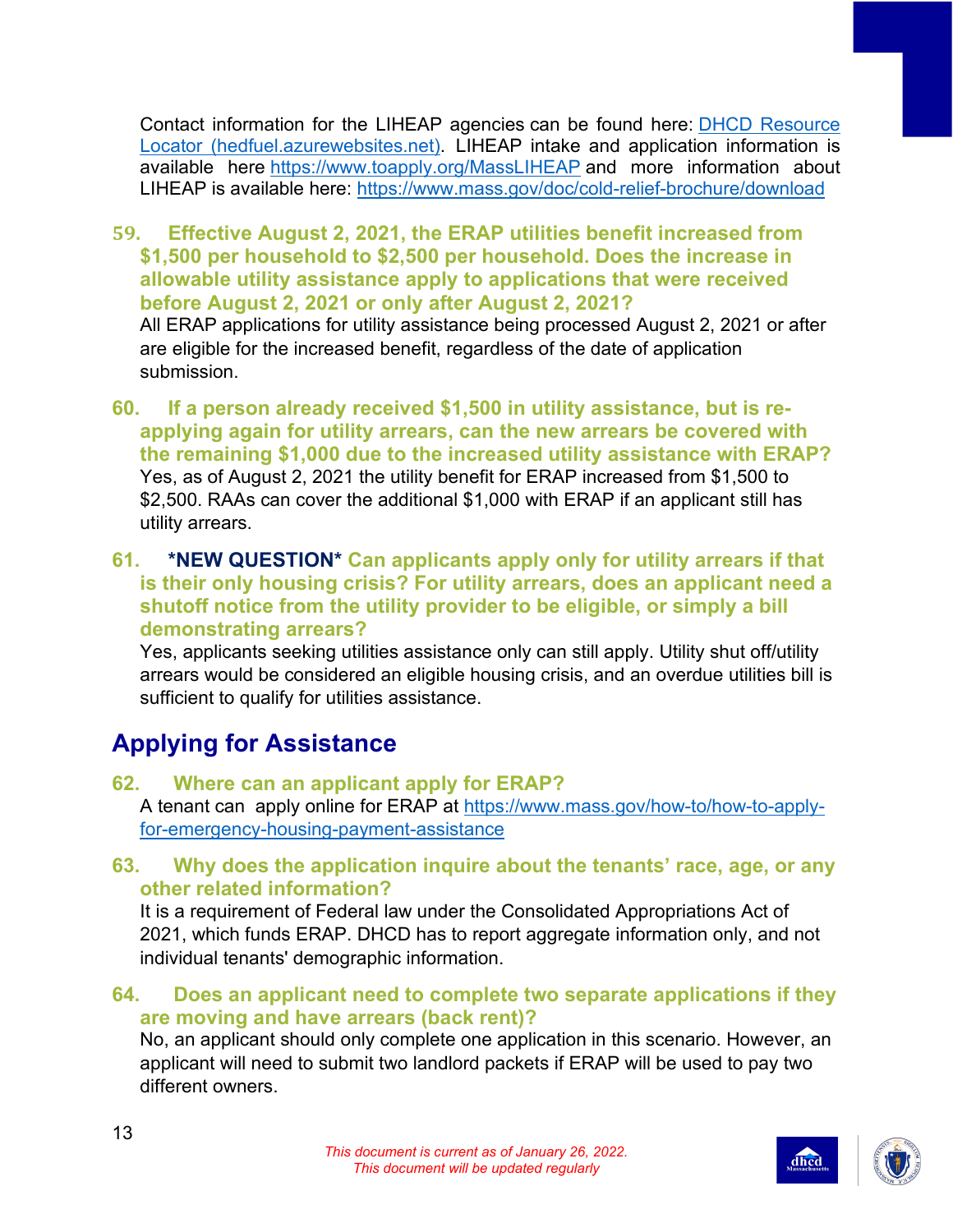#### **65. What happens if there is no written rental agreement?**

A tenant does not need to have a written rental agreement to qualify for ERAP funding. The tenant does need to document proof of rental housing, but this could be a lease, tenancy at will agreement, or statement from the property owner. DHCD offers a [tenancy at will template](https://www.mass.gov/info-details/emergency-housing-assistance-during-covid-19) that owners can use if they are unable to document the tenancy in another way.

#### **66. What do I need to apply?**

The following documentation is required for the application:

- 1. Identification for head of household
- 2. Verification of current housing
- 3. Verification of eligible housing crisis
- 4. Verification of income, or verification of presumed income in the case of households receiving DTA or MassHealth benefits
- 5. W-9 for property owner or authorized agent
- 6. Authorization of agent, if applicable
- 7. Proof of ownership for unit

#### **67. What accommodations are being provided for those without a computer, computer knowledge, or internet access?**

While we encourage households to apply online while many RAAs are operating partly remotely, all RAAs accept paper or PDF applications in addition to the online application form. In addition, all RAAs must make reasonable accommodations for applicants with disabilities. Applicants who wish to request a reasonable accommodation or who need other accommodations made as part of their application should contact the RAA directly.

#### **68. Where can the tenant consent form be found if a landlord (under 20 units) is applying for housing assistance?**

The landlord application links to the tenant consent form in multiple languages.

#### **69. What can be provided as an ID?**

ID is any document that proves identification and includes the applicant's name and date of birth, such as a license, passport, or birth certificate. An expired driver's license or identification issued by another state or country is an acceptable form of identification as long as the identification contains the applicant's full name and date of birth.

#### **70. \*NEW QUESTION\* If someone is in court for a cause issue but in the course of the legal process identifies that they are experiencing trouble paying their rent, are they able to apply for assistance without having an existing arrearage?**

Yes, in this case the person would have a court summons, and so they would qualify under the eviction housing crisis, and could potentially get assistance through ERAP or RAFT.



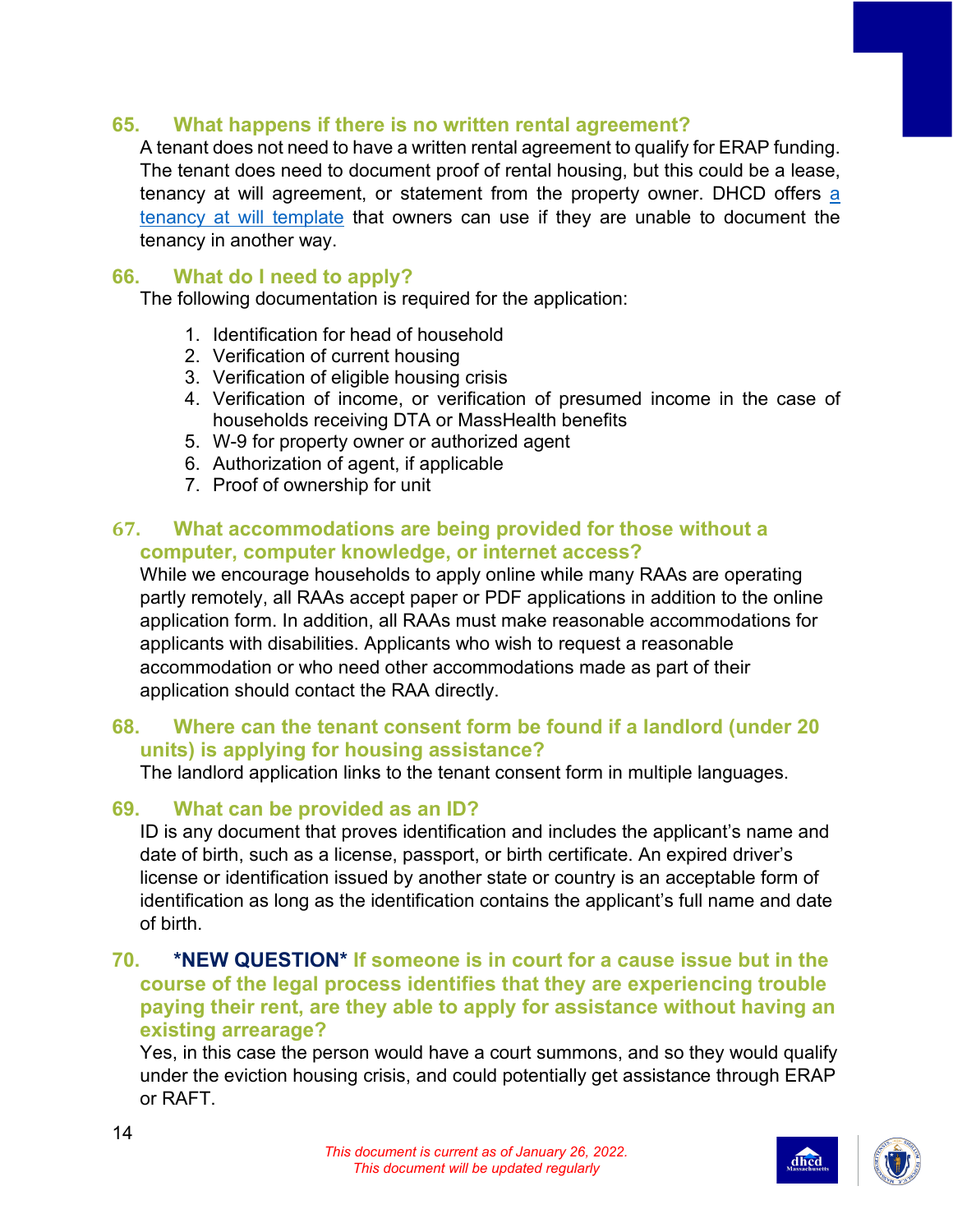#### **71. \*NEW QUESTION\* If rent is due on the first of the month, how soon is rent considered to be in arrears? Can applicants apply for help with back rent as soon as they fall behind?**

As soon as an applicant has proof of arrears (such as a letter from their landlord stating that they have missed a rent payment) they may apply for assistance through ERAP or RAFT.

#### **72. \*NEW QUESTION\* With the policy changes that went into effect on January 1, 2022, does the application process remain the same (i.e. online on https://applyhousinghelp.mass.gov)? Are there any changes regarding ERAP and RAFT for moving costs?**

There are no changes to the application process related to the January 1, 2022 policy changes. There are no new updates to RAFT's coverage of moving costs at this time.

#### **73. \*NEW QUESTION\* How can an advocate find out past award amounts and dates for applicants who received benefits before to determine if they would potentially be eligible for more funds?**

If an advocate is working with an applicant who has received ERAP/RAFT benefits, the advocate can refer to the award letter sent to the applicant outlining benefits received.

#### **74. \*NEW QUESTION\* How does someone log back onto their online application to submit additional documents they may have missed when first submitting documents?**

If an advocate submitted the application on behalf of an applicant, the advocate can log back onto an online application by going to [https://applyhousinghelp.mass.gov](https://applyhousinghelp.mass.gov/) and selecting "Upload Documents." The advocate will need the application ID and either DOB or resident Zip Code of the applicant.

#### **75. \*NEW QUESTION\* If a tenant who has already been evicted now needs assistance with paying storage of his household goods, can the programs help?**

ERAP/RAFT can potentially cover storage fees to get items out of storage and into a new unit if the household is moving into new housing due to an eligible housing crisis. However, the program will not pay for storage costs unrelated to moving into a new unit.

#### **76. \*NEW QUESTION\* Can a landlord apply for mortgage assistance though RAFT?**

No. As of January 1, 2022, homeowners--including landlords--may no longer apply for assistance with mortgage payments through RAFT. A homeowner needing mortgage assistance should apply to the Homeowner's Assistance Fund or HAF (see HAF section below).



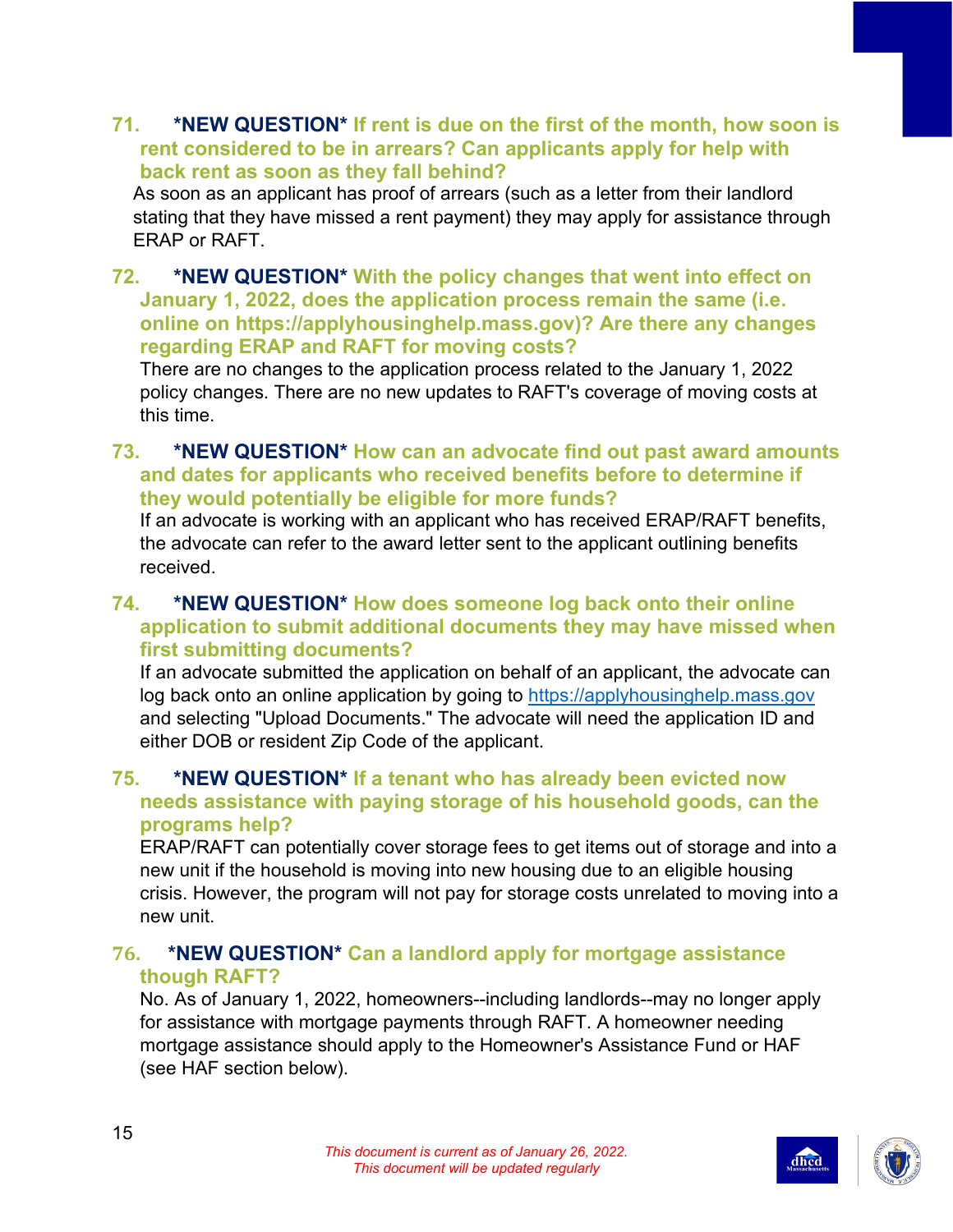## <span id="page-16-0"></span>**Income Verification**

#### **77. Is the \$1,400 payment sent by the federal government counted as income?**

No, the \$1,400 stimulus payments from the federal government do not count towards income calculation when determining program eligibility.

#### **78. How is income eligibility verified?**

If an adult in the household has zero income, it may be self-attested in the application, as there is no way to substantiate a lack of income.

Reported income may be verified using one or a combination of four verification methods:

**1. Department of Transitional Assistance (DTA) or MassHealth Verification**

All verified DTA eligible households are presumed ERAP income eligible. Most verified MassHealth participating households are presumed ERAP incomeeligible, except in households with 3 or more members that are enrolled in the following plans: Family Assistance, One Care, or CommonHealth.

#### **2. Categorical Income Verification**

If an applicant's household income has been verified to be at or below 80% percent of the AMI in connection with certain other state or federal government assistance programs, RAAs are permitted to rely on a determination letter from the government agency, or government-contracted agency that administers the benefit, so long as the determination letter for such program is dated on or after January 1, 2020. See the Federal ERAP Administrative Plan for details on acceptable benefit determination letters. Examples of acceptable documents include:

- **Benefit determination letter from any DTA administered benefit** program that serves households 80% AMI or lower, including SNAP, TAFDC, EAEDC, SSI, SSP
- **Eligibility letter for MassHealth**
- **Income-based rent determination letter from a Local Housing Authority** or Regional Administering Agency for state or federal public housing or subsidized housing vouchers (HCV/Section 8, MRVP/AHVP, DMH, DDS vouchers)
- Benefit determination letter from DHCD-contracted Local Administering Agency for LIHEAP program or Fuel Assistance
- Benefit determination letter for childcare financial assistance from the Department of Early Education and Care (EEC) or one of their contracted Child Care and Referral Agencies
- Benefit determination letter for Chapter 115 Assistance from the Department of Veterans Services



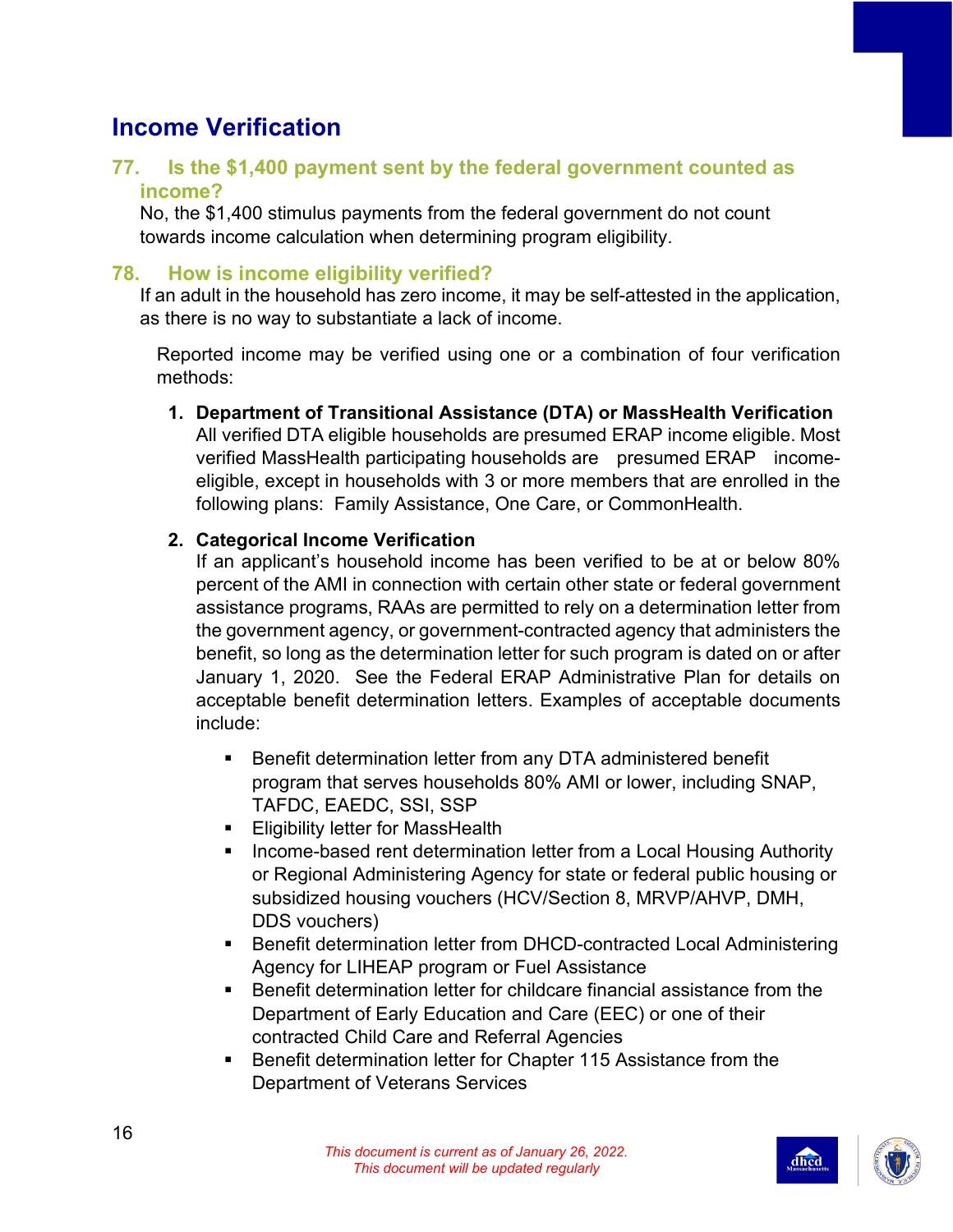#### 3. **Applicant-Provided Income Verification**

RAAs may accept income verification provided by the applicant, or by someone assisting with their application on behalf of an applicant, such as a landlord, advocate, or service provider. This is also known as "third-party income verification." See the Federal ERAP Administrative Plan for details on acceptable income verification documents.

#### **4. Database-Verified Income**

Income can also be verified in three databases: UIOnline for unemployment benefits, FAST\_UI for Pandemic Unemployment Assistance, and WageMatch for reported wages.

#### **79. Are tenants with income-based rental subsidies required to provide reasoning as to why they did not pay their rent or recertify if they had an income change?**

No, tenants with income-based rental subsidies do not have to verify the reason for nonpayment, but they do need to affirm that they have experienced a financial hardship related in some way to COVID-19. The checkbox on the application meets this requirement.

#### **80. \*NEW QUESTION\* Do households still need proof of income where the children have MassHealth but the parent does not?**

No, proof of income is not required in that case. The Central Application runs all household members' names and SSNs (when available) against the DTA and MassHealth databases to confirm a household's receipt of benefits. A household with a minor child receiving MassHealth would be considered income eligible.

## <span id="page-17-0"></span>**Application Notifications**

17

#### **81. When will applicants receive notifications through the application process?**

Applicants can expect notification at least three times during the application process: when an application is submitted, if documentation is missing from the application, and once a decision to close out, deny or approve an application has been made. RAAs will often contact applicants and notify them of their status more frequently, most often via email.

#### **82. What is the best way to check the status of an application?**

Applicants will receive notifications when their application is submitted, if documentation is missing, and once their application is processed and approved (or denied or closed out). If necessary, tenants can contact their RAA for a status update on their application, but should be advised that RAAs are experiencing an extremely high volume of applications.

#### **83. What paperwork does the tenant receive to prove that they applied for assistance?**





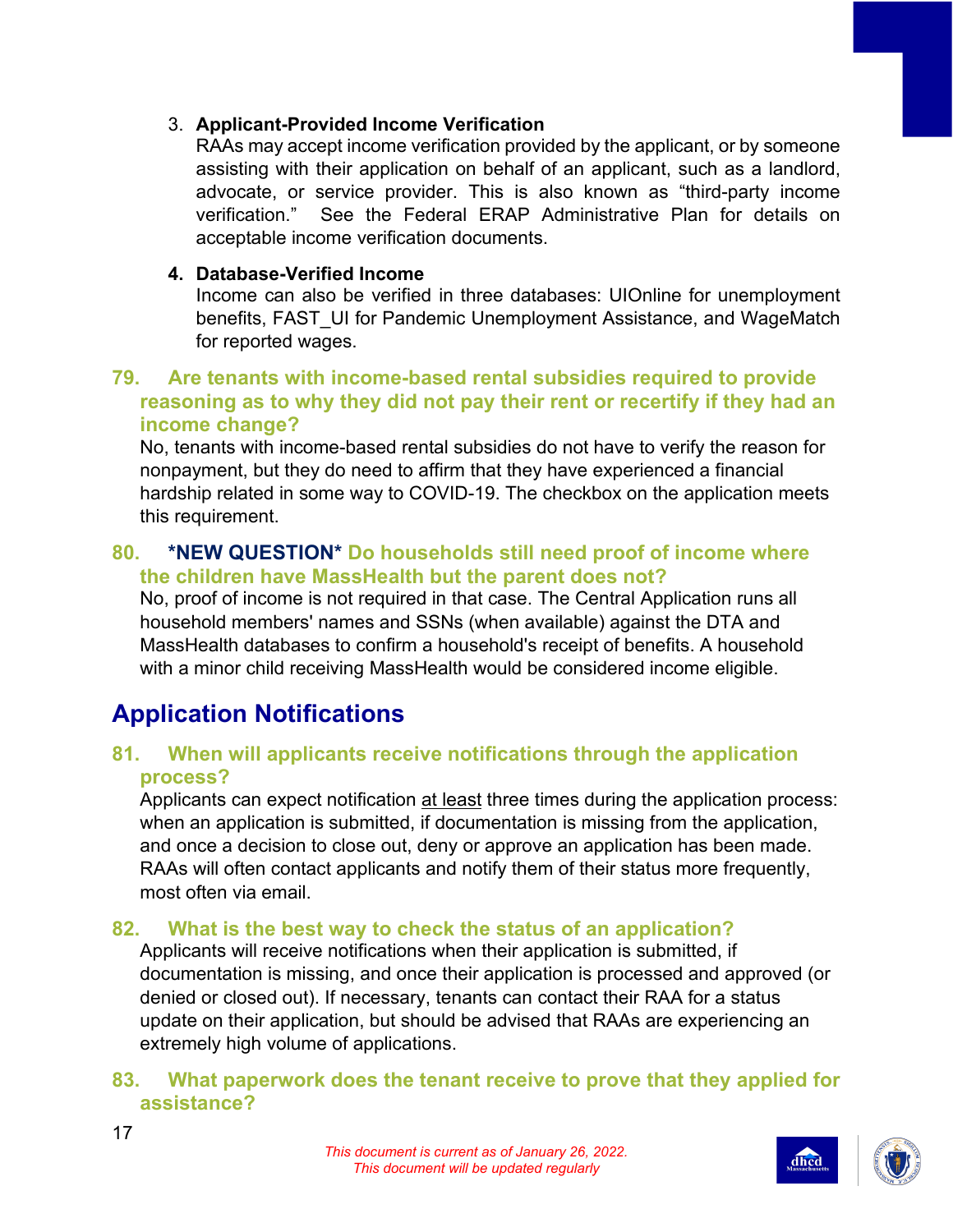Applicants who submit applications online will receive an application submission receipt automatically. As of March 22, RAAs are also required to send a notification of receipt when processing an emailed or mailed application.

#### **84. How long will an application be kept open for non-responsive tenants or landlords?**

Before closing out an application, the regional administering agency (RAA) must give the applicant or landlord a warning that the application will be closed out in 10 business days if documentation is not received. After those 10 business days (usually 14 calendar days), the RAA will send a "Status Notification". The notification explains that an applicant or landlord then have 14 days to reopen the application by submitting the missing documentation.

#### **85. If an applicant has been denied, does the notice specify why they are being denied so they can submit documentation as part of an appeal?**

Yes, the denial notice indicates the reason that the applicant has been denied. An applicant has the ability to request administrative review where the applicant can submit documentation as to why they believe the denial should be reversed.

#### **86. \*NEW QUESTION\* If people need to follow up on their application or submit additional documents, is it preferable to communicate and/or submit their application directly to the local agency processing or to the statewide RAP Center?**

Applicants with missing documentation should use the Central Application's document portal to provide needed documentation. For questions on application status, applicants and/or advocates should reach out to the RAA processing the application. Applicants can find out which RAA is processing their application by referring to the email receipt they received after submission.

#### **87. \*NEW QUESTION\* How long does it take to process an application, and what should I do if I have an urgent case?**

As of January 20, 2022, application processing times average 6 weeks. We encourage you to reach out to whichever agency is processing the application, whether it is an RAA or the RAP Center. You can let them know about the urgency, and find out what is needed to process the case (i.e. tenant and/or landlord documentation).

#### **88. \*NEW QUESTION\* What guidance does DHCD have for RAAs around communication with advocates?**

RAAs are required to include the advocate on notifications about missing documentation and approval, time-out, or denial IF the advocate checks off "Please check this box to confirm you have consent to communicate regarding this application on behalf of the client."



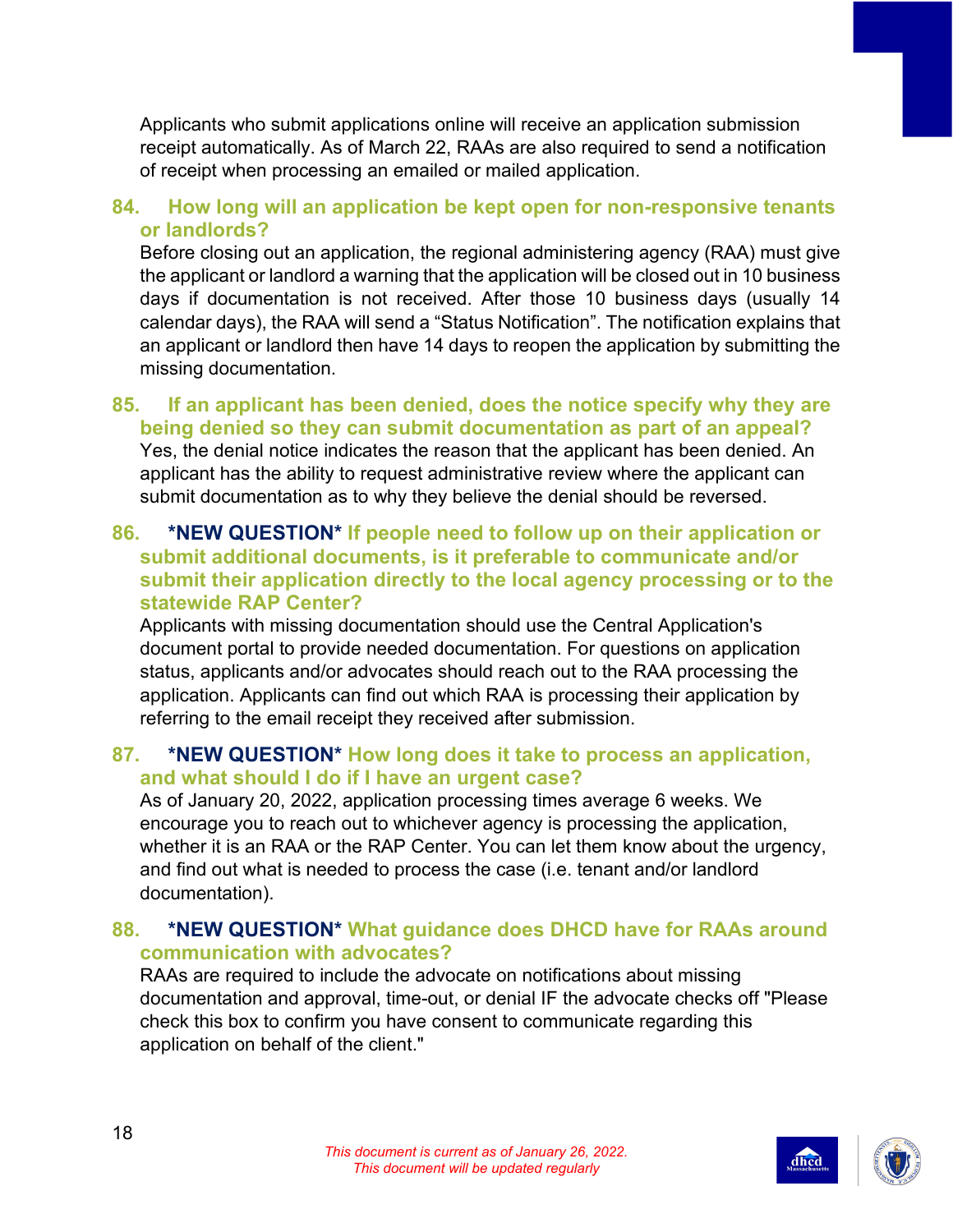## <span id="page-19-0"></span>**Landlord Involvement**

#### **89. Does the landlord need to agree to anything when they receive the money?**

The landlord will be notified of Property Owner Terms when an application is approved.

#### **90. Does the landlord have to sign an agreement?**

No, the landlord does not need to sign an agreement. Instead, when the application is approved, the landlord will receive an [Award Letter and Property Owner Terms.](https://www.mass.gov/doc/english-eraprafterma-property-owner-contract/download) This document confirms that the tenant is approved for assistance, provides the award breakdown, and includes the terms and conditions that apply to the assistance. Landlords are advised that, by accepting DHCD housing assistance funds, they are agreeing to these terms and conditions.

#### **91. Is there a mechanism to assist tenants in subtenancy situations?**

Yes. There is nothing preventing an ERAP-eligible subtenant from receiving ERAP assistance. As of June 28, 2021, RAAs may make rent payments directly to tenants under certain circumstances for the Emergency Rental Assistance Program (ERAP). RAAs and the RAP center must first attempt to pay the landlord in all cases and with a statement that not accepting may result in a tenant payment. Per US Treasury guidance, tenant payment is to be issued when:

- The landlord is non-responsive after 7 days to a letter sent via certified US postal mail with return receipt requested; OR
- The landlord is non-responsive to three (3) phone, email, or text messaging attempts over 5 days; OR
- The landlord confirms in writing that they choose not to participate. (See question, "If the property owner doesn't provide necessary documentation or refuses to participate and the tenant doesn't have a copy of the lease, can the application still be submitted? Does the landlord still need to submit the W-9 and other forms?" below)

#### **92. Does payment to the landlord include a breakdown of which tenant the payment is on behalf of?**

No, the landlord receives payment in one check. The landlord should reference the Award Letter for the tenant to confirm the amount of assistance awarded to the tenant.

#### **93. What options, if any, do landlords that manage over 20 units have to collect back rent?**

Landlords who own more than 20 units of housing in Massachusetts can apply

directly for their tenants under the Massachusetts ERAP program.



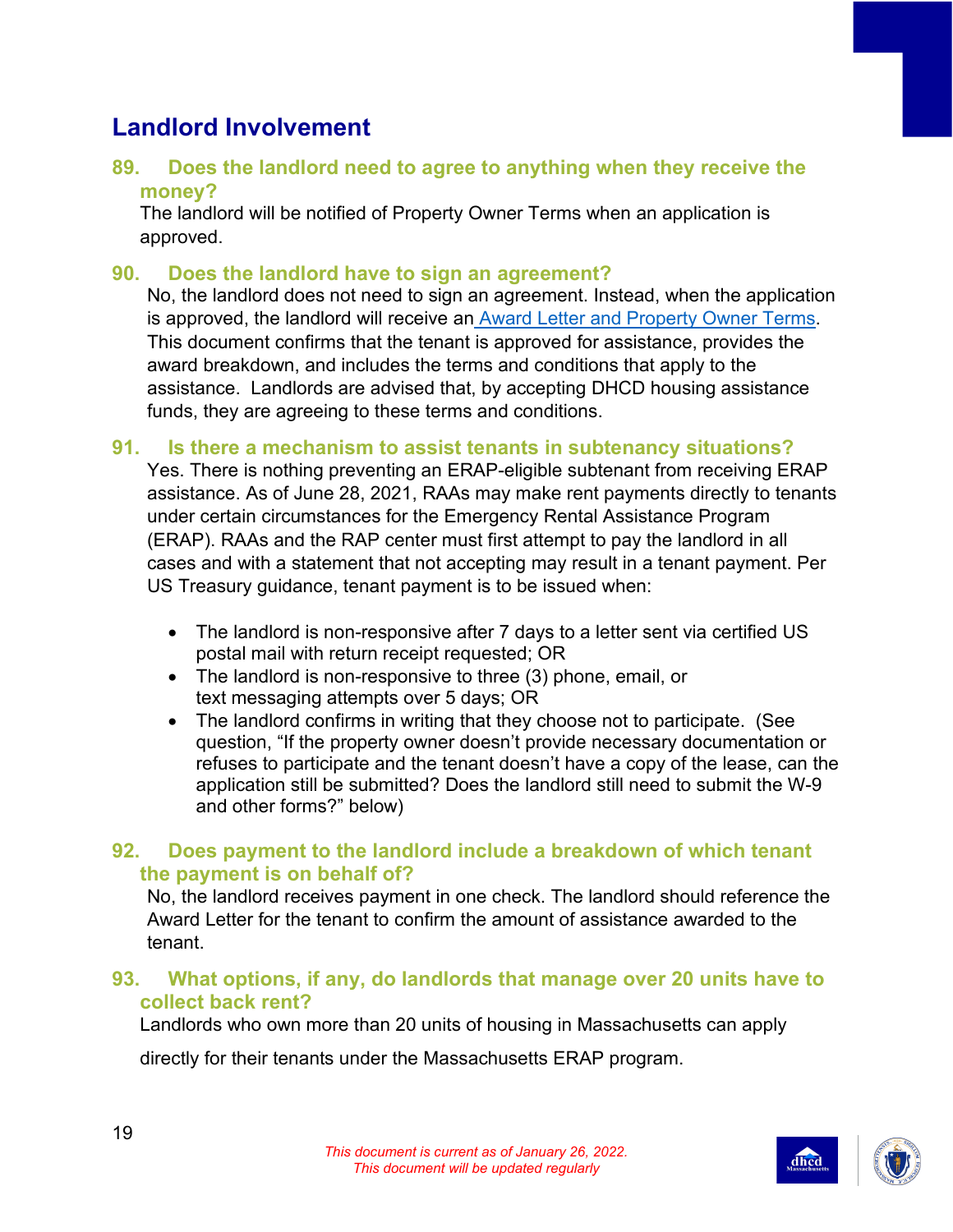- **94. Do tenants have to participate and allow their landlord to proceed on their behalf if the landlord is filling out the landlord application directly?** Yes, tenants are required to sign a consent form that their landlord must upload as part of the landlord application.
- **95. If a landlord already started an eviction, are they obligated to stop pursuing the eviction in court?**

Under state law, a court must grant a continuance if the tenant has a pending application for state rental assistance, and the court cannot issue an execution until the application is approved or denied.

**96. What if the tenants do not want to participate in applying for rental assistance?**

In this case, we encourage landlords to utilize [Community Mediation](https://www.mass.gov/info-details/eviction-diversion-initiative-legal-services-and-mediation#overview:-housing-mediation-program-) services. Mediation is a free service that helps tenants and landlords mutually agree to a plan to avoid eviction.

**97. Once a tenant is approved for ERAP, what is the time frame between date of approval and payment to landlord?**

In general, once the application is approved, a landlord should not have to wait longer than a few weeks to receive the payment.

- **98. Regardless of whether a tenant applied or a landlord applied, can landlords check on the status of applications?** Landlords can ask for the RAA for a status update.
- **99. If the property owner doesn't provide necessary documentation or refuses to participate and the tenant doesn't have a copy of the lease, can the application still be submitted? Does the landlord still need to submit the W-9 and other forms?**
	- A lease is not required, but some sort of proof of housing is required. The application can still be submitted, but some verification of the tenancy will be needed (i.e., tenancy agreement, tenancy at will form, NTQ, documented proof rent arrears). If the application is otherwise complete, the RAA would start the process to pay the tenant directly.
	- Note: tenants should be aware that a landlord's refusal of emergency rental assistance (including by refusing to provide required program documentation) may, under some circumstances, violate Chapter 151B of the Mass. General Laws, which prohibits discrimination against a tenant receiving housing subsidies. If the landlord has refused to provide the necessary documentation or refuses assistance, the tenant may inquire about filing a fair housing complaint at one of the following fair housing agencies or another local fair housing organization:
		- Massachusetts Commission Against Discrimination (MCAD) (617) 994- 6000 (TTY [\(617\) 994-6196](tel:6179946196)). See also [https://www.mass.gov/how-to/how-to](https://www.mass.gov/how-to/how-to-file-a-complaint-of-discrimination)[file-a-complaint-of-discrimination](https://www.mass.gov/how-to/how-to-file-a-complaint-of-discrimination) .



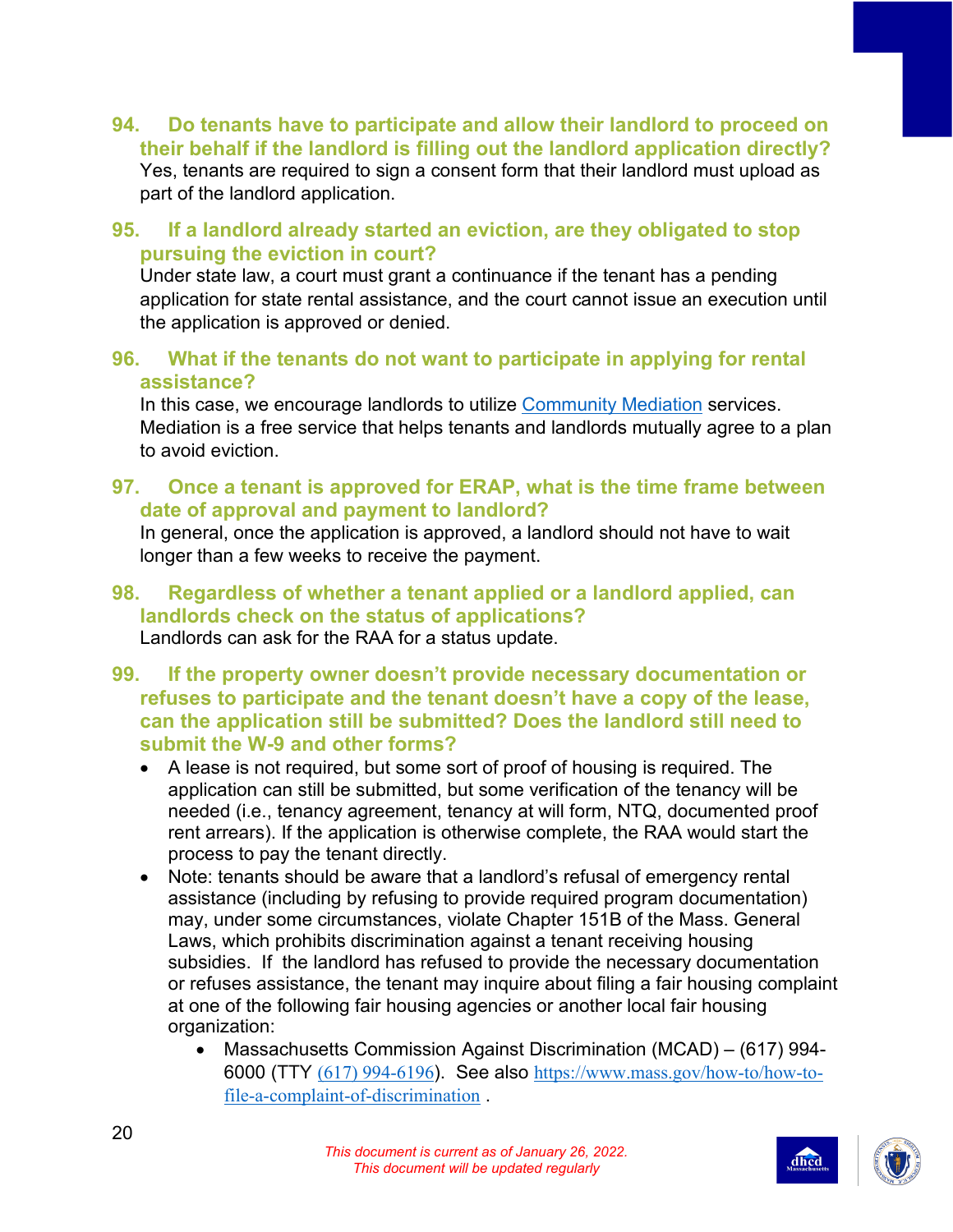- Boston Office of Fair Housing and Equity (617) 635-2500. See also [https://www.boston.gov/departments/fair-housing-and-equity/how-file-housing](https://www.boston.gov/departments/fair-housing-and-equity/how-file-housing-discrimination-complaint)[discrimination-complaint](https://www.boston.gov/departments/fair-housing-and-equity/how-file-housing-discrimination-complaint) .
- Massachusetts Attorney General's Office  $-$  [\(617\) 963-2917](tel:6179632917). See also <https://www.mass.gov/how-to/file-a-civil-rights-complaint>

One of these agencies may bring or investigate a complaint against landlords who refuse funds or who refuse to provide documentation in violation of c. 151B or similar local codes.

## <span id="page-21-0"></span>**Homeowner Assistance Fund (Mass HAF)**

#### **100. What is HAF?**

HAF is a federally funded program administered through the Massachusetts Housing Finance Agency and the Massachusetts Housing Partnership. RAAs are not responsible for processing HAF applications.

The MA HAF program does not have a benefit cap (unlike RAFT, which caps benefits at \$10,000 per household). Additionally, HAF serves homeowners with income of up to 150% of the Area Median Income (AMI) (unlike RAFT, which is limited to 50% AMI). To qualify for the HAF Program, a homeowner must, at the time of application:

- Have experienced a financial hardship associated with COVID-19 after January 21, 2020
- Have an income less than or equal to  $150\%$  AMI
- Own the property for which they are applying for assistance and have missed three mortgage payments on that property (be at least 90 days delinquent)
- Be applying for expenses related to their primary residence, located in **Massachusetts**

MA HAF can be used for unpaid mortgage payments as well as other costs associated with preventing the loss of housing or reinstating the mortgage, such as utilities, property taxes, housing-related insurance, or Homeowner Association (HOA) fees if payment of those costs would prevent or remove a lien on the property.

Learn more about the [Homeowner Assistance Fund.](https://massmortgagehelp.org/)

#### **101. Where can homeowners get more information about applying to the Mass HAF Program?**

Homeowners can access [www.massmortgagehelp.org](http://www.massmortgagehelp.org/) to review resources or call 833-270-2953 (Monday - Saturday 8 a.m. to 7 p.m.). The call center can assist homeowners or refer them to a nonprofit housing counseling agency who can help with the HAF application or provide other guidance.



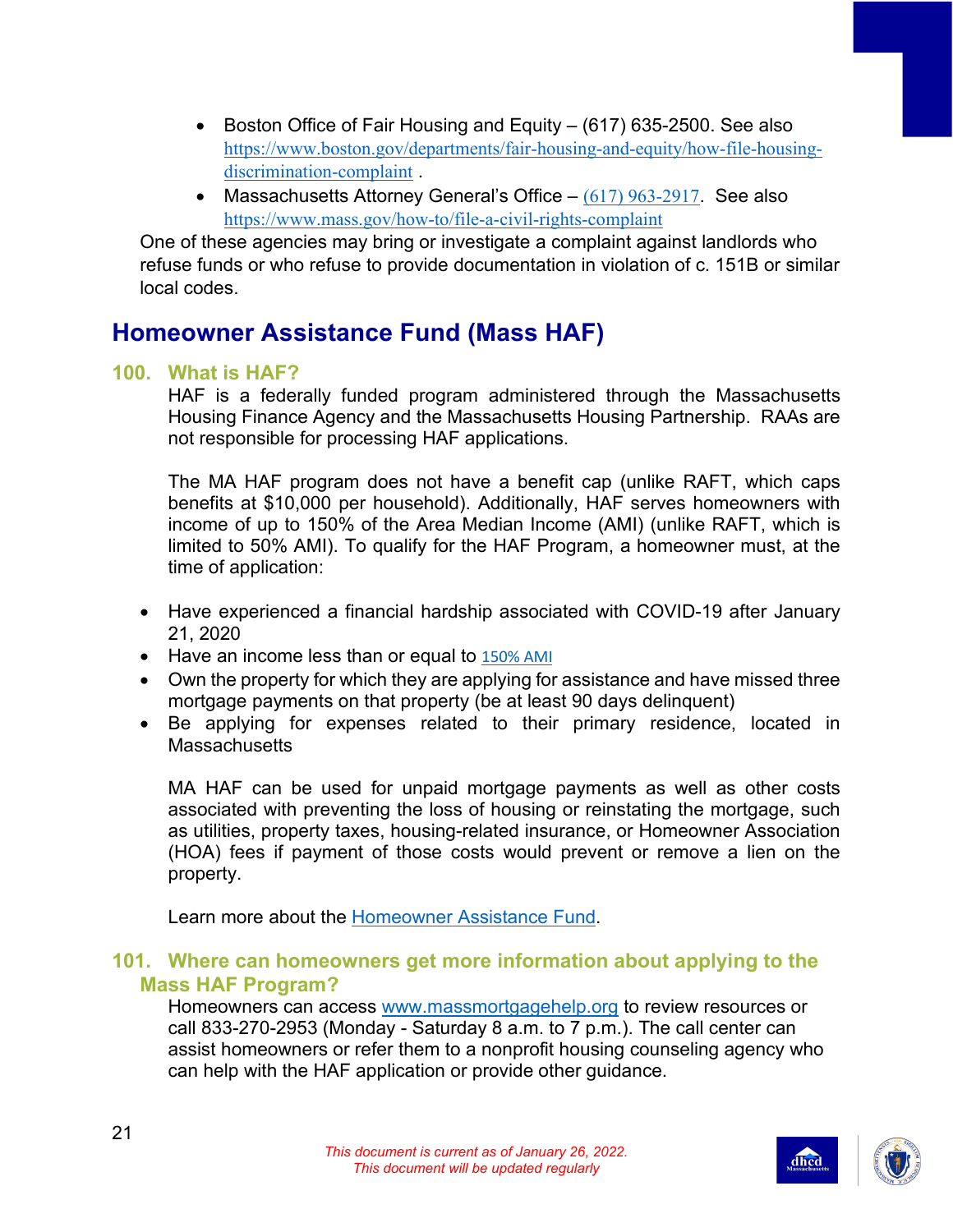#### **102. What makes a homeowner eligible for the Mass HAF Program?**

To qualify for the HAF Program, a homeowner must, at the time of application:

- Have an income equal to or less than 150% area median income. [Click here](https://public.tableau.com/app/profile/jihae.lee3737/viz/HAFIncomeEligibility_16317328455000/Calculator) to view income limits by community.
- Have experienced a financial hardship after January 21, 2020 associated with the COVID-19 pandemic.
- Be owner-occupants of a single-family home, condominium, or 2- 3- or 4-family home located in Massachusetts that is the homeowner's primary residence
- Be behind on their mortgage payments by at least 90 days (3 months)

#### **103. What should a homeowner applicants do who does not meet the eligibility requirements for Mass HAF and therefore cannot apply at this time?**

Homeowners can visit [www.massmortgagehelp.org](http://www.massmortgagehelp.org/) to check eligibility and review resources or call 833-270-2953 (Monday - Saturday 8 a.m. to 7 p.m.). The call center can assist homeowners or refer them to a nonprofit housing counseling agency who can help with the HAF application or provide other guidance.

Most of RAAs offer in-house foreclosure prevention services. RAA's can work with the homeowner to better understand their situation, reach out to the loan servicer, and connect the homeowner to legal services. For RAAs that don't offer foreclosure prevention services, there are 40 HUD-approved agencies that can be found [here](https://apps.hud.gov/offices/hsg/sfh/hcc/hcs.cfm?webListAction=search&searchstate=ma) or list on the HAF website: [https://massmortgagehelp.org/faq.](https://massmortgagehelp.org/faq)

#### **104. Where can someone find out if an applicant (homeowner) is eligible for Mass HAF?**

Homeowners can check their eligibility for the Mass HAF program by using the HAF eligibility checker: [www.massmortgagehelp.org/prescreening](http://www.massmortgagehelp.org/prescreening)

#### **105. How quickly will HAF applications be processed?**

Application reviews began in the second half of December 2021. We anticipate payments to begin in January 2022. The expected processing time for a complete HAF application whose Servicer is onboarded is approximately 30 days.

#### **106. For HAF, does it matter if homeowners are in forbearance and their lender may offer other options to get current?**



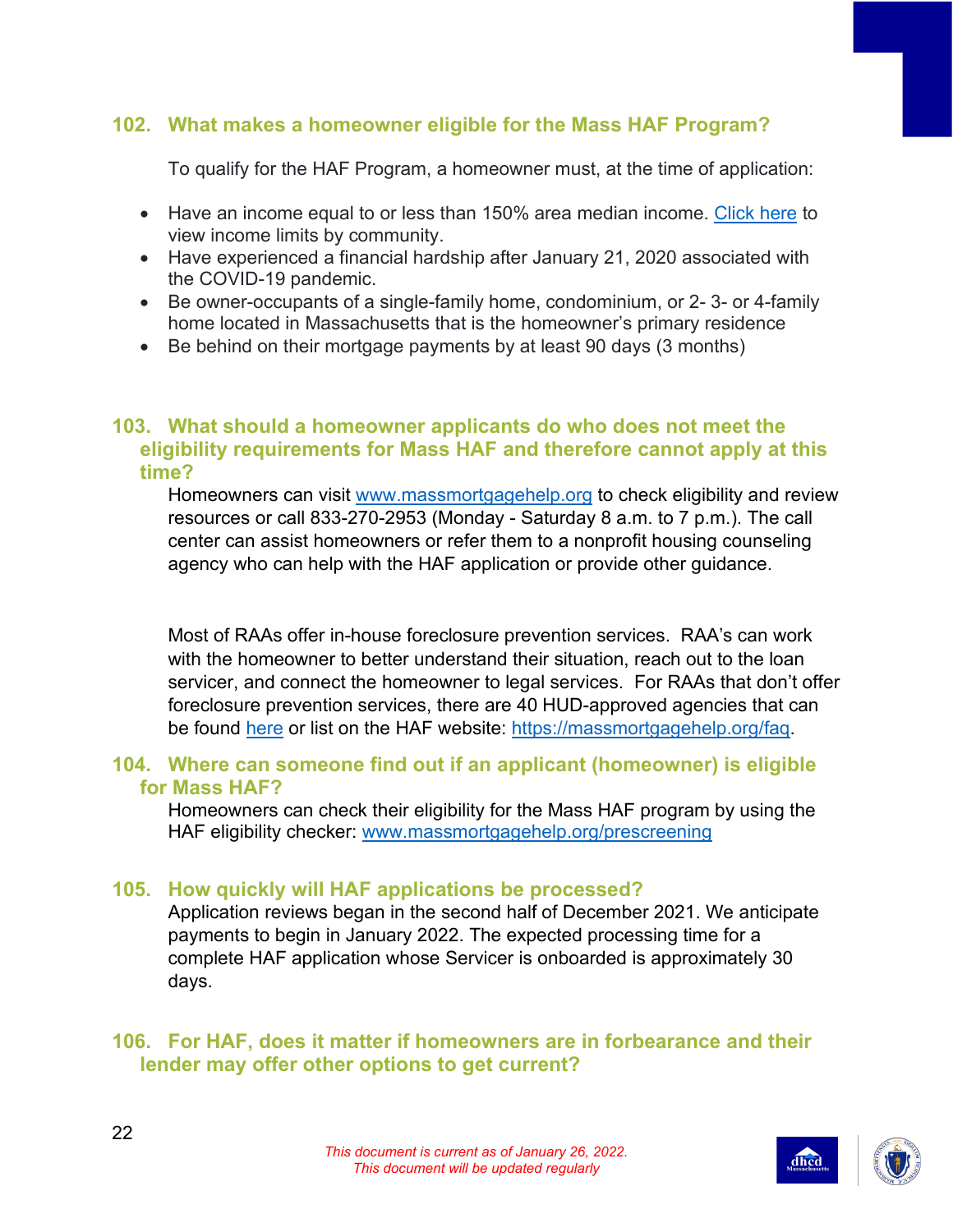Homeowners who are currently in forbearance are not eligible for Mass HAF at this time. The program's focus will be on delinquent homeowners with at least three months or more of missed mortgage payments.

#### **107. If a homeowner is not 3 months behind in their mortgage payments, will they be eligible for RAFT?**

Starting January 1, 2022 Massachusetts homeowners will be served through the Mass HAF program; the RAFT program will no longer serve homeowners. If someone does not meet the eligibility requirements, they can work with one of the non-profit Housing Counseling Agencies (HCAs). A list of housing counseling agencies can be found on [www.massmortgagehelp.org.](http://www.massmortgagehelp.org/)

#### **108. What kind of assistance is available to those homeowners who do not have a mortgage and owe back taxes or other eligible fees, if the homeowner does not have a mortgage servicer to verify need?**

Homeowners who do not have a mortgage are not eligible for HAF. If a homeowner is behind on taxes, but does not have a mortgage, they may be eligible for assistance from local municipalities.

Homeowners can visit [www.massmortgagehelp.org](http://www.massmortgagehelp.org/) to check eligibility, resources and review resources or call 833-270-2953 (Monday - Saturday 8 a.m. to 7 p.m.). The call center can assist homeowners or refer them to a nonprofit housing counseling agency who can help with the HAF application or provide other guidance and resources.

#### **109. What happens if a homeowner was not affected by COVID-19 but has mortgage arrearages?**

Homeowners without COVID-19 hardship are not eligible for HAF. COVID-19 impact can be indirect (e.g. losing a job, having hours reduced, losing access to childcare or dependent care, seeing increased expenses, or something else). Applicants can indicate how their household situation has been impacted either directly by the COVID-19 pandemic OR has become worse since January 21, 2020. The best action is for these homeowners to contact their mortgage servicer or access local programs.

Homeowners can visit [www.massmortgagehelp.org](http://www.massmortgagehelp.org/) to check eligibility, resources and review resources or call 833-270-2953 (Monday - Saturday 8 a.m. to 7 p.m.). The call center can assist homeowners or refer them to a nonprofit housing counseling agency who can help with the HAF application or provide other guidance and resources.

#### **110. For HAF, what kind of proof do homeowners need to provide for Covid hardship? Is it similar to ERAP?**

Applicants must describe their situation and self-attest to a COVID-19 hardship, but documentation is not required.



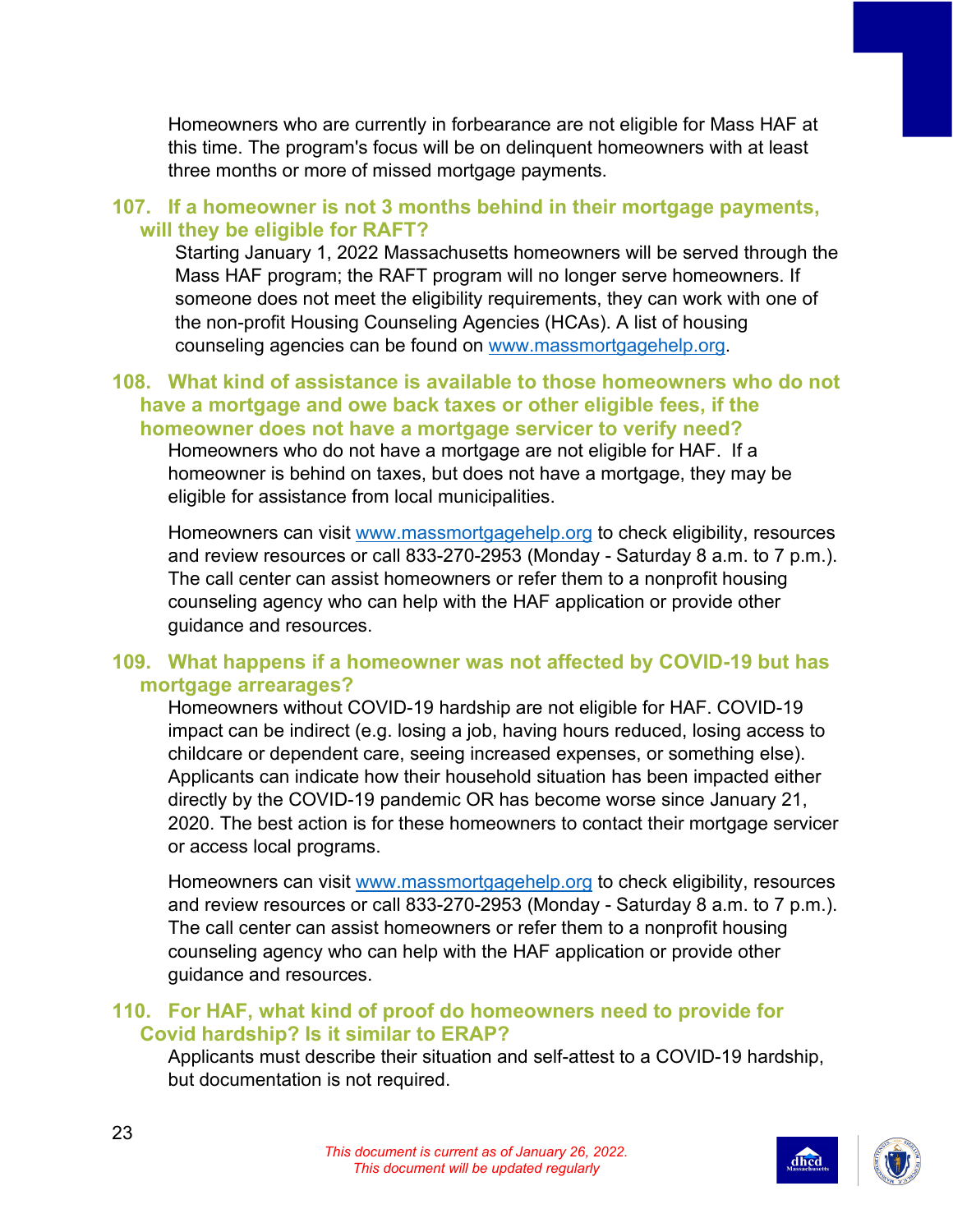#### **111. What documents are needed for HAF?**

The following type of documents may be asked for in the application, depending on the specific expenses an applicant is applying for assistance with:

- Income Documents
	- Acceptable income documents include paystubs, W2s or other wage statements, IRS Form 1099s, tax filings, depository institution (or bank) statements demonstrating regular income, or a statement of income from an employer
	- Social security, child support, unemployment, and other income statements as applicable
	- Waivers from these documentation requirements may be available if we determine that your explanation is reasonable enough to justify it
- Mortgage statements or other mortgage documents
- Property tax statements from your city or town
- Utility bills (for utilities that prevent loan reinstatement)
- Identification such as state IDs, drivers licenses or passports

Additional documentation may be requested in order to verify your eligibility. The list of required documents can be found at: <https://massmortgagehelp.org/resource>

#### **112. How will homeowners be served if they need utility assistance? Can HAF be applied for utility assistance alone for homeowners?**

Eligible homeowners can receive utility assistance, if missed payments could become a lien against the property. Mass HAF will only provide applicants with utility assistance in conjunction with late mortgage payments. Homeowners can also receive assistance through the Low-Income Home Energy Assistance Program (LIHEAP) and other programs:<https://www.mass.gov/hed/fuel>

#### **113. Will the homeowner be able to apply if they are behind on condo fees only?**

No. Mass HAF requires a homeowner to have missed at least three mortgage payments in order to qualify. For eligible homeowners, condo fees may only be paid as it applies to reinstating a mortgage.

#### **114. How many times can someone apply to HAF?**

Eligible applicants can apply for HAF any time they are at least 3 months behind on their mortgage payments. There is no months of assistance cap at this time for Mass HAF. Applicants can apply multiple times whenever they are eligible. For example, if a homeowner is at least 3 months behind on their mortgage payments and receives HAF assistance, they must wait until they are 3 months behind again before reapplying.

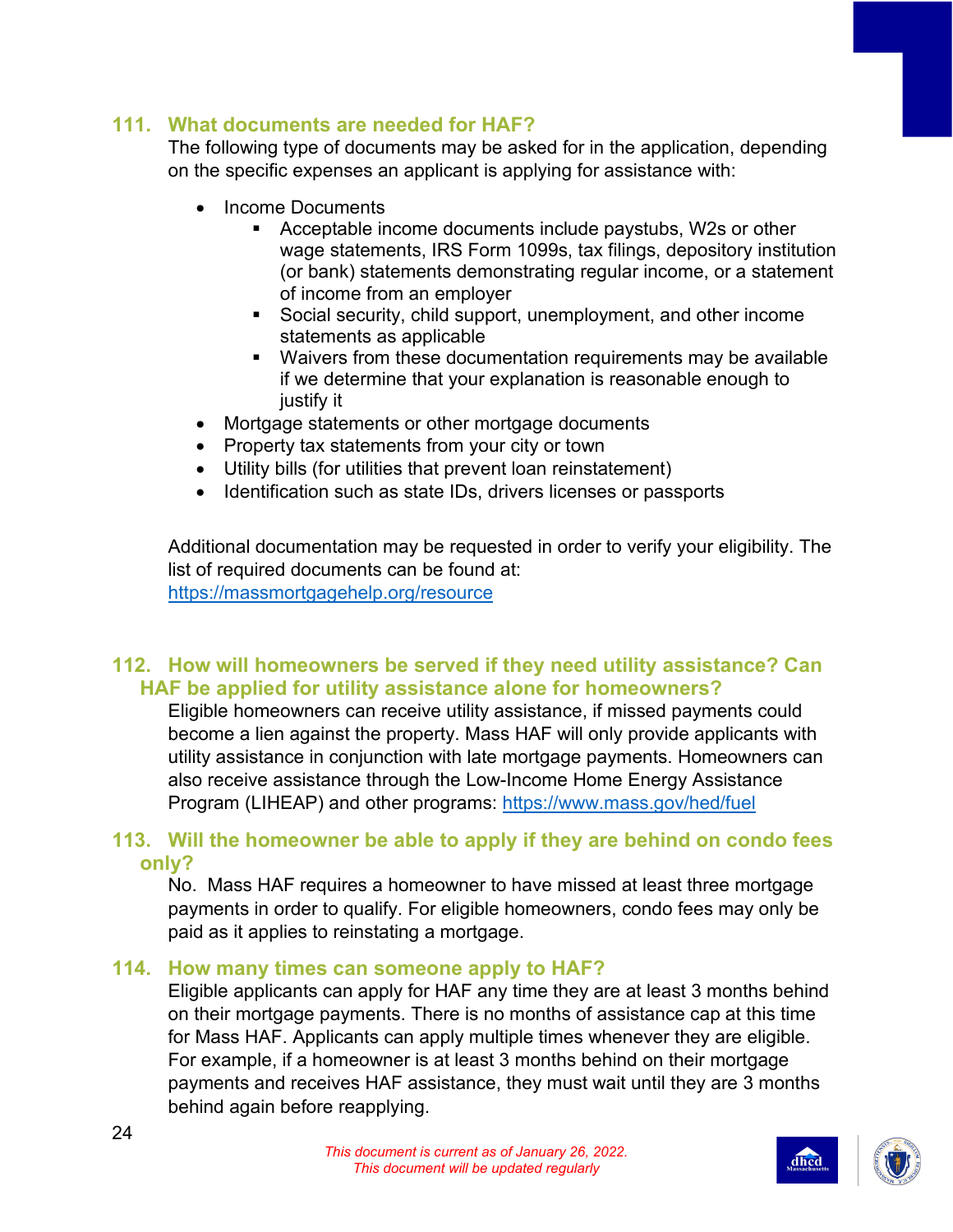#### **115. Is there an FAQ where borrowers and mortgage servicers can find more detailed information on HAF?**

Yes, borrowers and mortgage servers can go to the following FAQ sites:

- Borrower FAQs are available at: [https://massmortgagehelp.org/faq](https://urldefense.com/v3/__https:/massmortgagehelp.org/faq__;!!CUhgQOZqV7M!3RIXZd-dRx1vwSZdDANQV7Pvj-78o71_o4QXSivboBsqmn09AW0li6o32SR_LlZd752t$)
- Servicer FAQs on addition to other servicer-specific resources is available at:<https://www.mhp.net/one-mortgage/homeowner-assistance-fund>

## <span id="page-25-0"></span>**New Questions as of January 26, 2022**

*Please note that these questions are also listed within their relevant topic section.*

**116. If someone is in court for a cause issue but in the course of the legal process identifies that they are experiencing trouble paying their rent, are they able to apply without having an existing arrearage?** Yes, in this case the person would have a court summons, and so they would qualify under the eviction housing crisis, and could potentially get assistance through ERAP or RAFT.

**117. If rent is due on the first of the month, how soon is rent considered to be in arrears? Can applicants apply for help with back rent as soon as they fall behind?**

As soon as an applicant has proof of arrears (such as a letter from their landlord stating that they have missed a rent payment) they may apply for assistance through ERAP or RAFT.

**118. With the policy changes that went into effect on January 1, 2022, does the application process remain the same (i.e. online on https://applyhousinghelp.mass.gov)? Are there any changes regarding ERAP and RAFT for moving costs?**

There are no changes to the application process related to the January 1, 2022 policy changes. There are no new updates to RAFT's coverage of moving costs at this time.

**119. How can an advocate find out past award amounts/and dates for applicants who received benefits before to determine if they would potentially be eligible for more funds?**

If an advocate is working with an applicant who has received ERAP/RAFT benefits, the advocate can refer to the award letter sent to the applicant outlining benefits received.

#### **120. If people need to follow up on their application or submit additional documents, is it preferable to communicate and/or submit their application directly to the local agency processing or to the statewide RAP Center?**



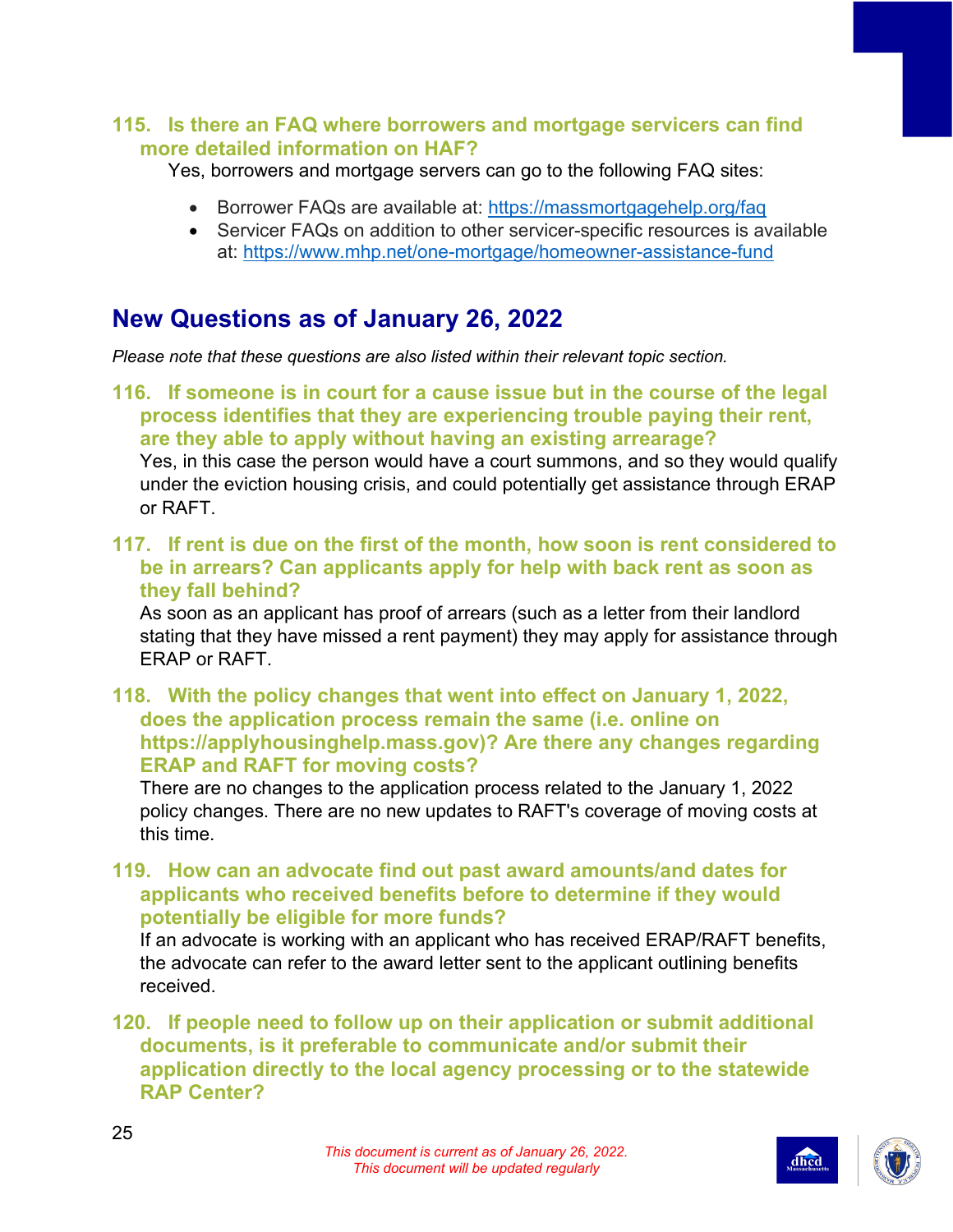Applicants with missing documentation should use the Central Application's document portal to provide needed documentation. For questions on application status, applicants and/or advocates should reach out to the RAA processing the application. Applicants can find out which RAA is processing their application by referring to the email receipt they received after submission.

#### **121. Can applicants apply only for utility arrears if that is their only housing crisis? For utility arrears, does an applicant need a shutoff notice from the utility provider to be eligible, or simply a bill demonstrating arrears?**

Yes, applicants seeking utilities assistance only can still apply. Utility shut off/utility arrears would be considered an eligible housing crisis, and an overdue utilities bill is sufficient to qualify for utilities assistance.

#### **122. How long does it take to process an application, and what should I do if I have an urgent case?**

As of January 20, application processing times average 6 weeks. We encourage you to reach out to whichever agency is processing the application, whether it is an RAA or the RAP Center. You can let them know about the urgency, and find out what is needed to process the case (i.e. tenant and/or landlord documentation).

#### **123. How does someone log back onto their online application to submit additional documents they may have missed when first submitting documents?**

If an advocate submitted the application on behalf of an applicant, the advocate can log back onto an online application by going to https://applyhousinghelp.mass.gov and selecting "Upload Documents." The advocate will need the application ID and either DOB or resident Zip Code of the applicant.

#### **124. Do households still need proof of income where the children have MassHealth but the parent does not?**

No, proof of income is not required in that case. The Central Application runs all household members' names and SSNs (when available) against the DTA and MassHealth databases to confirm a household's receipt of benefits. A household with a minor child recieving MassHealth would be considered income eligible.

#### **125. What guidance does DHCD have for RAAs around communication with advocates?**

RAAs are required to include the advocate on notifications about missing documentation and approval, time-out, or denial IF the advocate checks off "Please check this box to confirm you have consent to communicate regarding this application on behalf of the client."

#### **126. If a tenant who has already been evicted now needs assistance with paying storage of his household goods, can the programs help?**